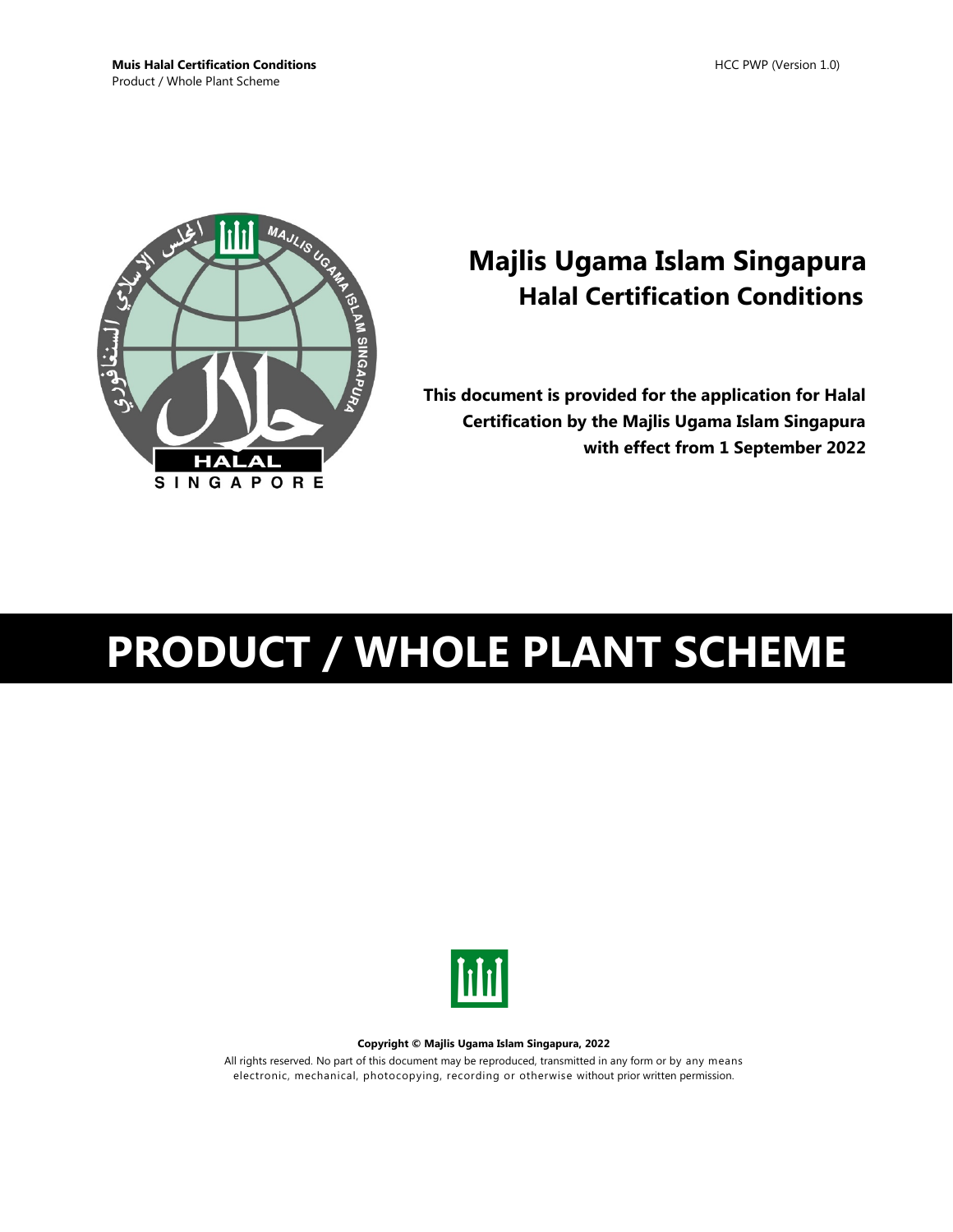## **DOCUMENT REVISION HISTORY**

| S/N | <b>Version</b> | <b>Nature of Revision</b> | <b>Revision Date</b> |
|-----|----------------|---------------------------|----------------------|
|     | 1.0            | First Issue               | 6 June 2022          |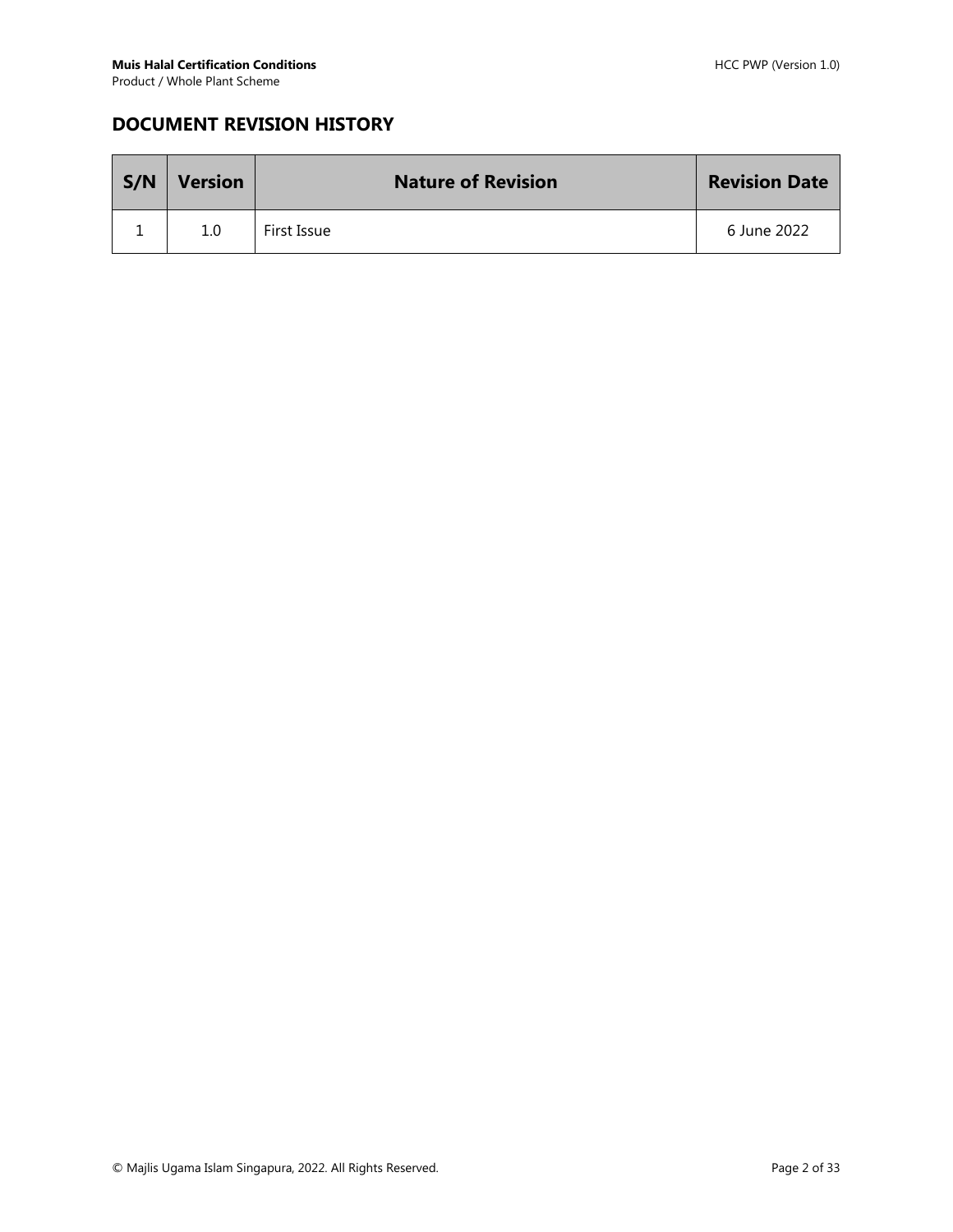## **CONTENT**

| ANNEX D - SPECIFICATION OF THE MUIS HALAL CERTIFICATION MARK31 |  |
|----------------------------------------------------------------|--|
|                                                                |  |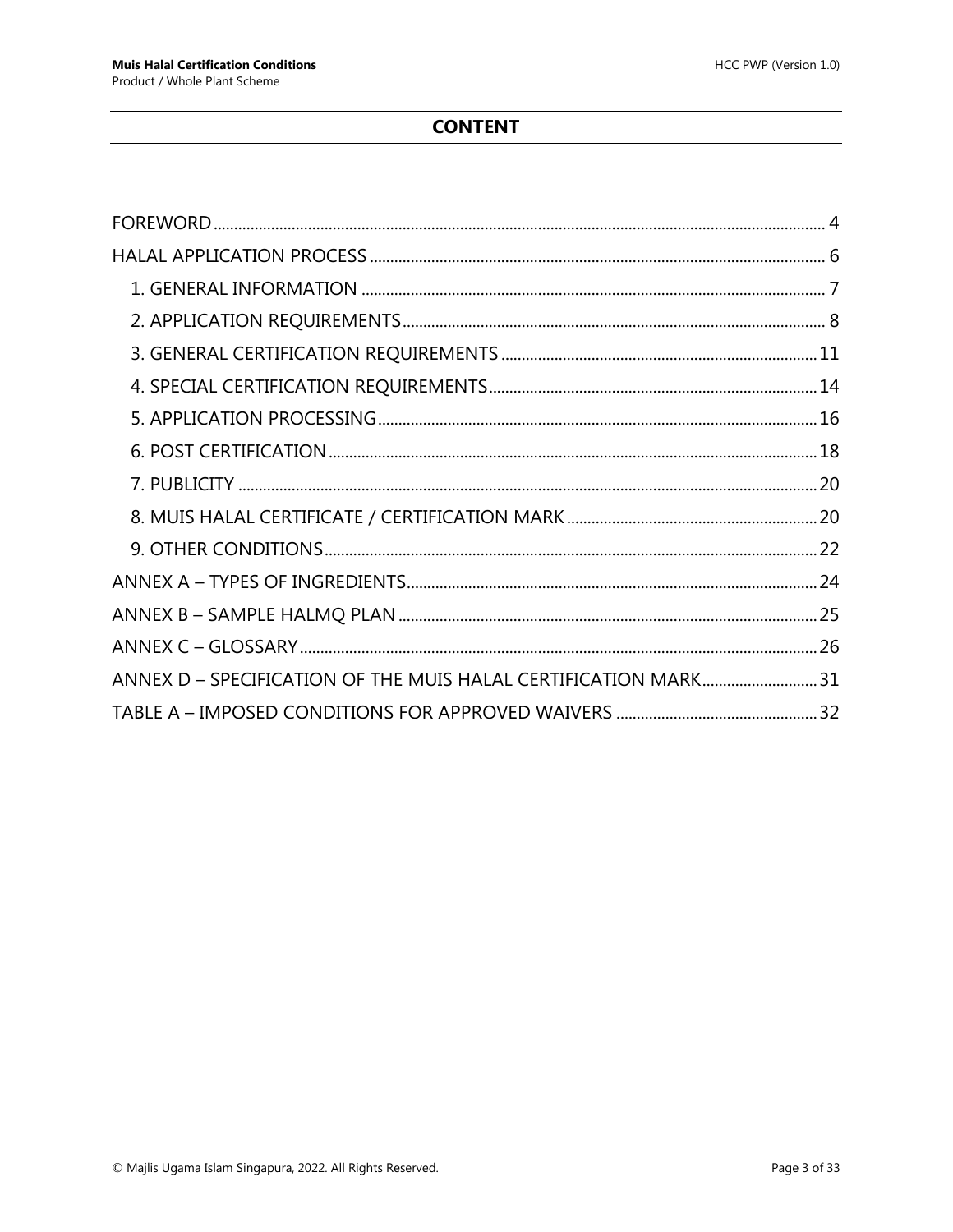#### **FOREWORD**

#### <span id="page-3-0"></span>**Majlis Ugama Islam Singapura**

Majlis Ugama Islam Singapura (Muis), also known as the 'Islamic Religious Council of Singapore', was established in 1968 pursuant to the enactment of the Administration of Muslim Law Act. Muis is a statutory board under the Ministry of Culture, Community and Youth and administers Muslim affairs in Singapore. Among others, Muis issues Halal certificates and regulates the Singapore Halal industry. More information on Muis' roles and responsibilities is available at www.muis.gov.sg.

#### **Administration of Muslim Law Act**

88A – (1) The Majlis may issue halal certificates in relation to any product, service or activity and regulate the holders of such certificates to ensure that the requirements of the Muslim law are complied with in the production, processing, marketing or display of that product, the provision of that service or the carrying out of that activity.

(2) An application for a halal certificate shall be in such a form as the Majlis may require.

(3) The Majlis may, in issuing a halal certificate, impose such condition as it thinks fit and may at any time vary, remove or add to such condition.

(4) The Majlis may, by notification in the Gazette, specify any certification mark of the Majlis for use in relation to any product, service or activity in respect of which it has issued a halal certificate under subsection (1).

(5) Any person who, without the approval of the Majlis:

- (a) issues a Halal certificate in relation to any product, service or activity; or
- (b) uses any specified Halal certification mark or any colourable imitation thereof,

shall be guilty of an offence and shall be liable on conviction to a fine not exceeding \$10,000 or to imprisonment for a term not exceeding 12 months or both.

(6) The Majlis may, in granting approval to any person to issue any Halal certificate or to use any specified Halal certification mark, impose such condition as it thinks fit and may at any time vary, remove or add to such condition.

(7) The Majlis may revoke or suspend its approval granted to any person to issue any Halal certificate or to use any specified Halal certification mark if that person fails to comply with any condition imposed under subsection (6).

(8) Any person aggrieved by any decision of the Majlis made under this section may appeal to the Minister whose decision shall be final.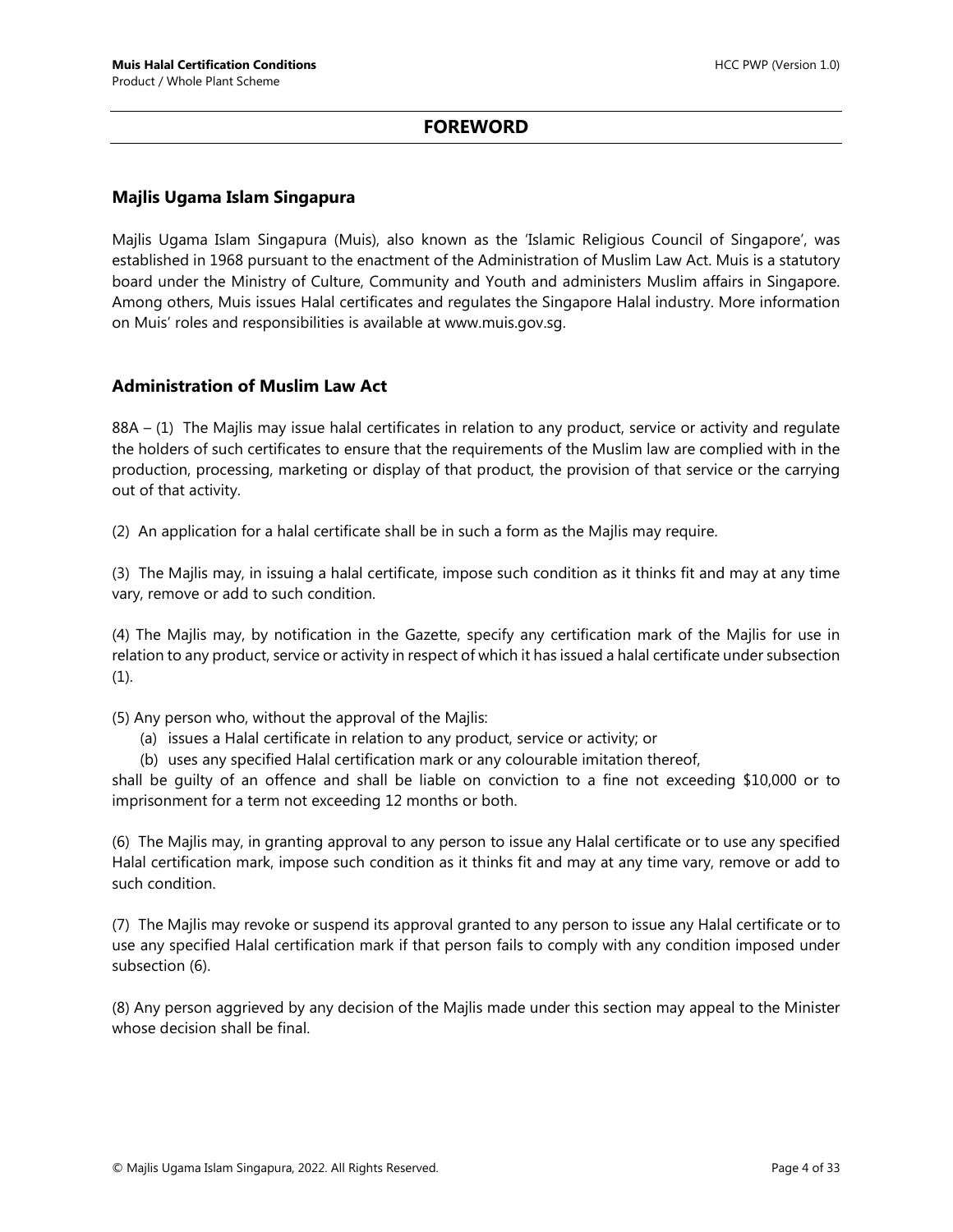#### **FOR MORE INFORMATION**

Majlis Ugama Islam Singapura (Islamic Religious Council of Singapore) Singapore Islamic Hub, 273 Braddell Road, Singapore 579702

Halal Certification Strategic Unit 23 Mayo Street Singapore 208323

Tel: (65) 6359 1199 / 6011 0037 Email: info@muis.gov.sg Website: www.muis.gov.sg / www.halal.sg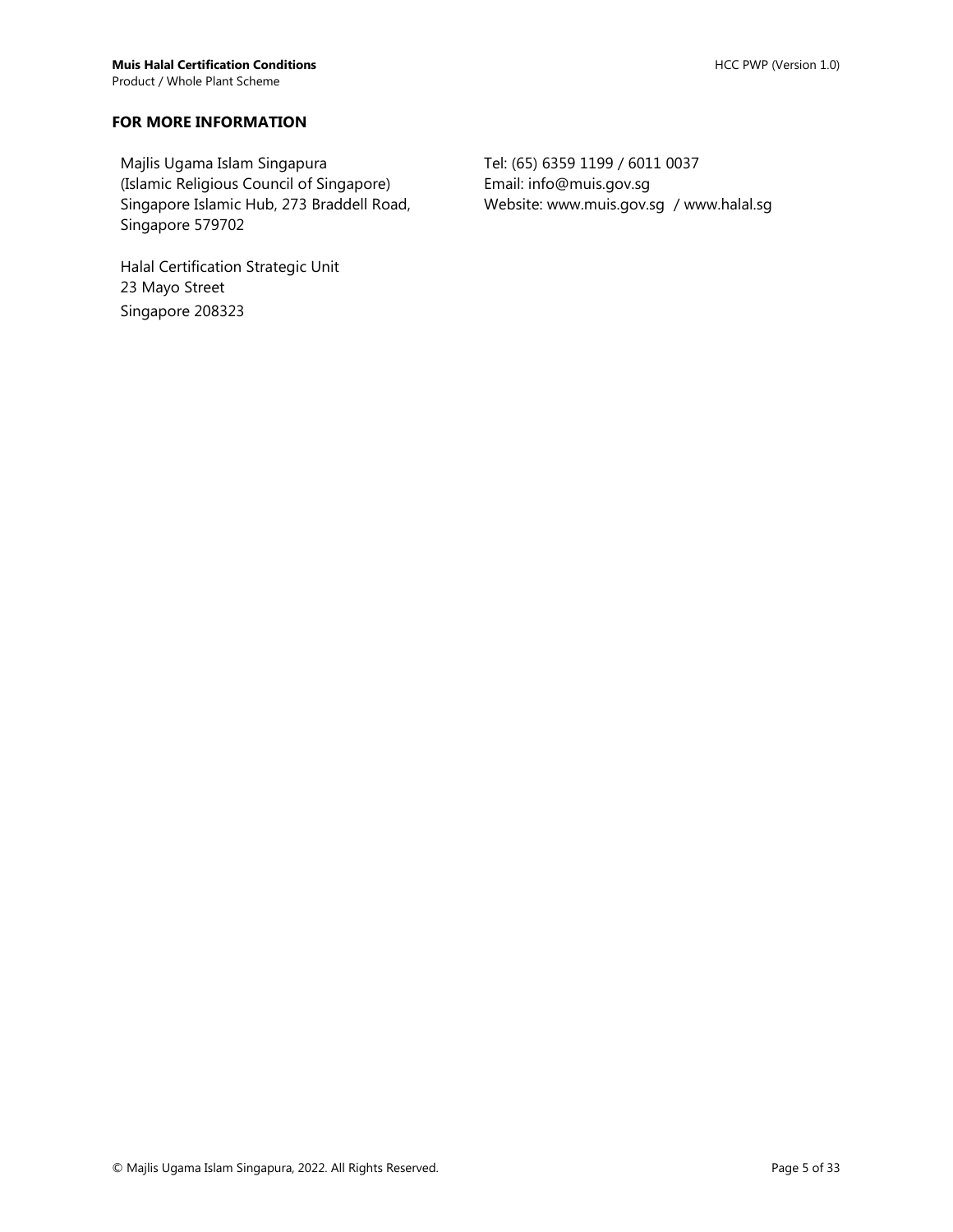#### **HALAL APPLICATION PROCESS**

<span id="page-5-0"></span>

Note:

\* For renewal applications, there are no Stage 1 / Stage 2 payments. Instead, certification fee will apply after application has been approved.

# In extraordinary circumstances, Muis may conduct a remote audit.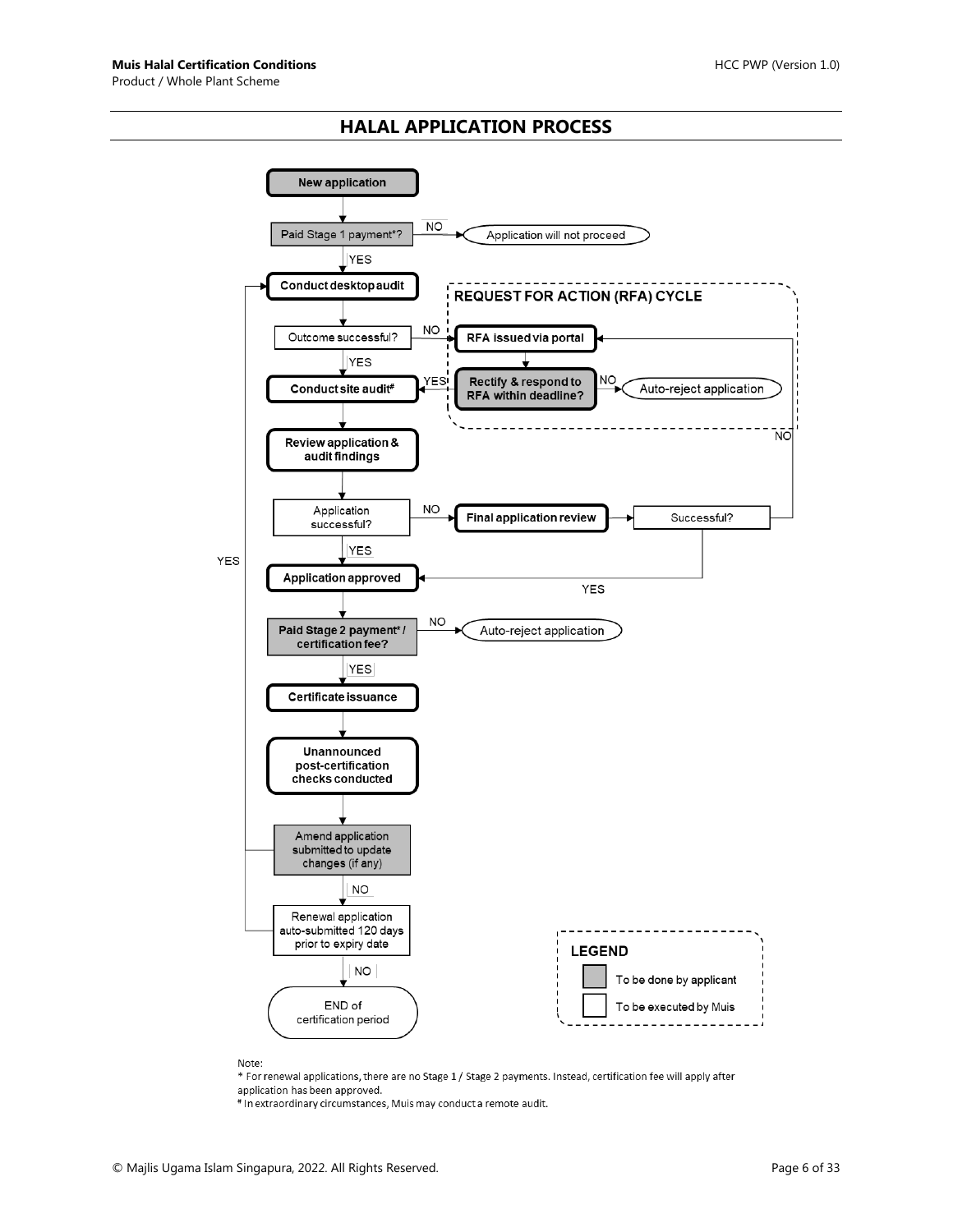## **HALAL CERTIFICATION CONDITIONS**

<span id="page-6-0"></span>

|     | <b>1. GENERAL INFORMATION</b>                                                                                                                                                                                                                                                                                                                                                                                                                                                                                                                                                                                                                                                                                                                                                                                                                                                                                                                                             |                                                  |
|-----|---------------------------------------------------------------------------------------------------------------------------------------------------------------------------------------------------------------------------------------------------------------------------------------------------------------------------------------------------------------------------------------------------------------------------------------------------------------------------------------------------------------------------------------------------------------------------------------------------------------------------------------------------------------------------------------------------------------------------------------------------------------------------------------------------------------------------------------------------------------------------------------------------------------------------------------------------------------------------|--------------------------------------------------|
| 1.1 | The conditions set out in this document shall hereinafter be referred to as the "Muis"<br>Halal Certification Conditions". All annexes to these Muis Halal Certification Conditions<br>shall be deemed to be incorporated in and form an integral part hereof. Words or<br>phrases in these Muis Halal Certification Conditions that are defined in Annex C -<br>Glossary shall bear their defined meaning unless the context otherwise requires.                                                                                                                                                                                                                                                                                                                                                                                                                                                                                                                         | <b>Muis Halal</b><br>Certification<br>Conditions |
| 1.2 | All companies / establishments applying for a Halal certification from Majlis Ugama<br>Islam Singapura (Muis), may, upon fully complying to the Muis Halal Certification<br>Conditions, be issued a Muis Halal certificate (the "Halal certificate") and allowed the<br>use of Muis Halal certification mark (the "Halal certification mark") upon the terms<br>and subject to conditions provided therein.<br>Applicants are encouraged to apply for Health Promotion Board (HPB)'s Healthier<br>Dining Programme (HDP). HDP aims to assist food and beverage businesses to provide<br>healthier food and drinks options to their customers. As a HDP partner, you will be<br>eligible for various grants to grow your businesses and participate in HPB's various<br>marketing campaigns.<br>For more information, applicants may refer to https://www.hpb.gov.sg/healthy-<br>living/food-beverage/healthier-dining-programme/about-the-healthier-dining-<br>programme. | General<br>information                           |
| 1.3 | The applicant is deemed to have agreed to share its company's information to Muis<br>upon submitting an application to Muis.                                                                                                                                                                                                                                                                                                                                                                                                                                                                                                                                                                                                                                                                                                                                                                                                                                              | Agreement by<br>applicant                        |
| 1.4 | All information submitted by the applicant will not be disclosed to any other person<br>except for the purpose of determining the outcome of this application.                                                                                                                                                                                                                                                                                                                                                                                                                                                                                                                                                                                                                                                                                                                                                                                                            | Confidentiality<br>of applications               |
| 1.5 | The applicant shall ensure personnel representing the company / establishment<br>(including the applicant):<br>(a) does not use any indecent, threatening, abusive or insulting words or<br>behaviour in communication with Muis;<br>(b) does not collect, use or disclose personal data (which includes photographs,<br>video and audio recordings) of Muis officers unless consent is given.                                                                                                                                                                                                                                                                                                                                                                                                                                                                                                                                                                            | <b>Protection for</b><br>Muis officers           |
| 1.6 | The Product scheme shall be applicable to selected products, which are manufactured<br>or partly processed / packed in Singapore, meant for retail sale.                                                                                                                                                                                                                                                                                                                                                                                                                                                                                                                                                                                                                                                                                                                                                                                                                  | Product<br>Scheme<br>eligibility                 |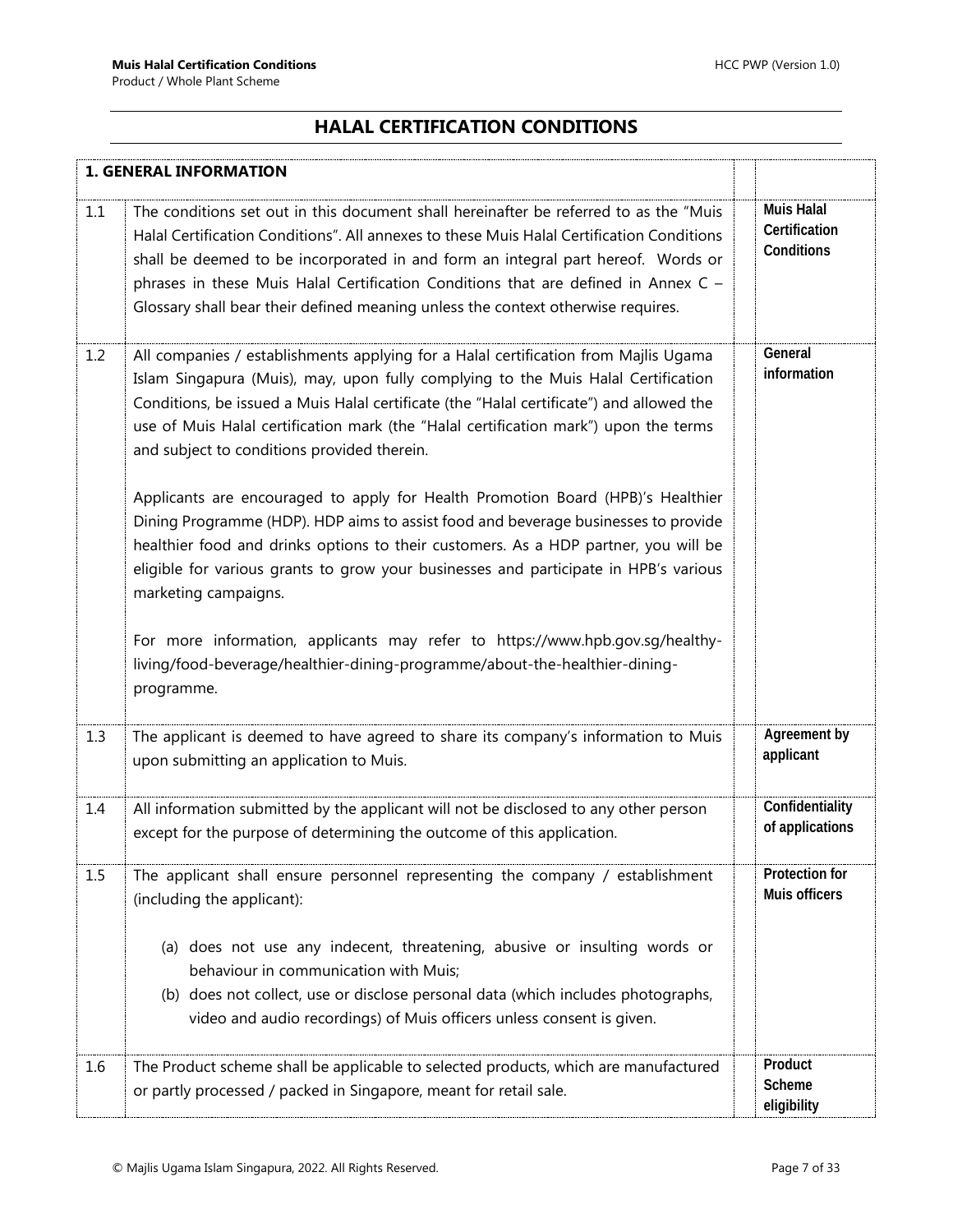<span id="page-7-0"></span>

| 1.7  | The Whole Plant scheme shall be applicable to manufacturing facility, including all<br>products manufactured therein, in Singapore.                                                                                                                                                                                                                                                                                                                                                                                                                                                                                                              | <b>Whole Plant</b><br>Scheme<br>eligibility   |
|------|--------------------------------------------------------------------------------------------------------------------------------------------------------------------------------------------------------------------------------------------------------------------------------------------------------------------------------------------------------------------------------------------------------------------------------------------------------------------------------------------------------------------------------------------------------------------------------------------------------------------------------------------------|-----------------------------------------------|
| 1.8  | The Product scheme shall NOT be applicable to:<br>Trading items manufactured outside the applicant's premises;<br>1.<br>Products that are manufactured overseas without any further processing in<br>2.<br>Singapore;<br>Food products packed in non-retail containers for use locally (i.e. for supply to<br>3.<br>food manufacturers or food services for further use);<br>Manufacturing facility that has a valid Halal certificate under the Whole Plant<br>4.<br>scheme, which is not due for renewal.                                                                                                                                      | Product<br>Scheme<br>eligibility              |
| 1.9  | The Whole Plant scheme shall NOT be applicable to:<br>Manufacturing facility operating outside Singapore;<br>1.<br>Poultry abattoir certified under Poultry scheme;<br>2.<br>Manufacturing facility which provides Halal food displayed in food warmers<br>3.<br>located at external premises;<br>Food products packed in non-retail containers for use locally (i.e. for supply to<br>4.<br>food manufacturers or food services for further use);<br>Manufacturing facility that has a valid Halal certificate under the Product<br>5.<br>scheme, which is not due for renewal;<br>Brand owners who solely contract-manufacture products.<br>6. | <b>Whole Plant</b><br>Scheme<br>eligibility   |
| 1.10 | The scope of certification shall include (without limitation):<br>(a) Transportation, receiving, storage and handling of ingredients and processing<br>aid;<br>(b) Production, packing, labelling, storage of finished products;<br>(c) Washing and handling of equipment(s).<br>2. APPLICATION REQUIREMENTS                                                                                                                                                                                                                                                                                                                                     | Scope of<br>certification                     |
| 2.1  | The applicant shall read, understand and agree to adhere to the Muis Halal Certification<br>Conditions upon submission of the application.                                                                                                                                                                                                                                                                                                                                                                                                                                                                                                       | Advice before<br>submitting<br>application    |
| 2.2  | Any request for waiver of the Muis Halal Certification Conditions shall be submitted in<br>writing using the form provided by Muis or provision via online application system.                                                                                                                                                                                                                                                                                                                                                                                                                                                                   | <b>Request for</b><br>waiver of<br>Conditions |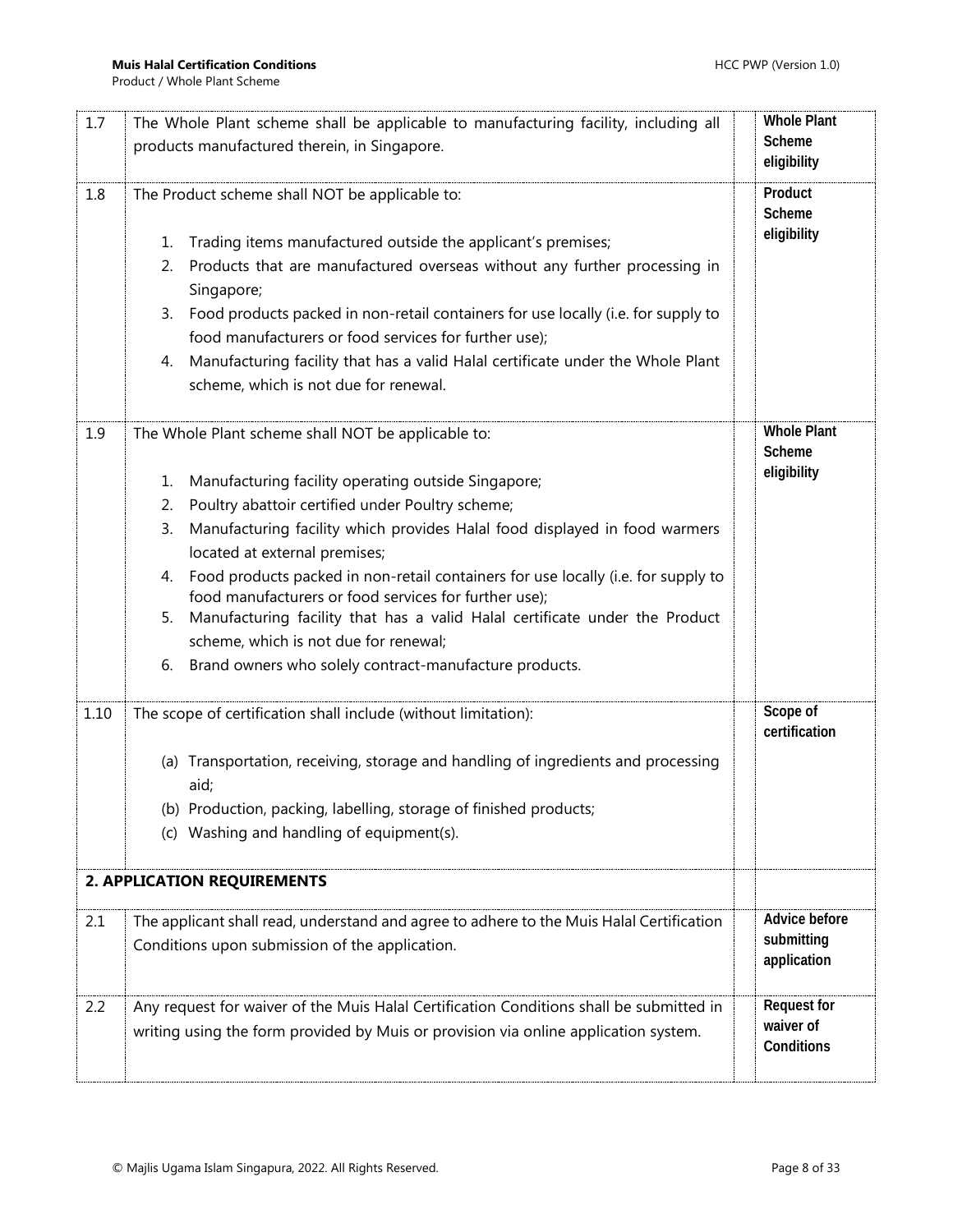| 2.3 | If applications for franchise or chain outlets, food stations, central kitchens and/or<br>related entities or businesses bearing the same name are submitted for Halal<br>certification, approval shall be granted concurrently and expiry dates shall be<br>streamlined. Non-compliance detected in any of the above may affect the approval of<br>other related applications. | Implications<br>on related<br>applications if<br>non-<br>compliances<br>detected |
|-----|---------------------------------------------------------------------------------------------------------------------------------------------------------------------------------------------------------------------------------------------------------------------------------------------------------------------------------------------------------------------------------|----------------------------------------------------------------------------------|
| 2.4 | The applicant shall submit a New application if:                                                                                                                                                                                                                                                                                                                                | Submission of<br>New application                                                 |
|     | (a) Its current location has not been previously Halal-certified by Muis;                                                                                                                                                                                                                                                                                                       |                                                                                  |
|     | (b) It has expanded manufacturing operation in another location and intends to                                                                                                                                                                                                                                                                                                  |                                                                                  |
|     | obtain Halal certification for the products manufactured in the other location;                                                                                                                                                                                                                                                                                                 |                                                                                  |
|     | (c) There is a change in:                                                                                                                                                                                                                                                                                                                                                       |                                                                                  |
|     | Ownership / unique entity number (UEN)                                                                                                                                                                                                                                                                                                                                          |                                                                                  |
|     | Scheme or sub-scheme<br>ii.                                                                                                                                                                                                                                                                                                                                                     |                                                                                  |
|     | iii. Address of certified premises<br>(d) Its Halal certificate has expired, and renewal application was not submitted                                                                                                                                                                                                                                                          |                                                                                  |
|     | when submission was due;                                                                                                                                                                                                                                                                                                                                                        |                                                                                  |
|     | (e) The renewal period for the existing Halal certificate has lapsed;                                                                                                                                                                                                                                                                                                           |                                                                                  |
|     | Its previously submitted application was rejected;<br>(f)                                                                                                                                                                                                                                                                                                                       |                                                                                  |
|     | (g) Its Halal certificate had been revoked.                                                                                                                                                                                                                                                                                                                                     |                                                                                  |
| 2.5 | In addition to the Product scheme, the applicant shall also apply for:                                                                                                                                                                                                                                                                                                          | <b>Application for</b>                                                           |
|     |                                                                                                                                                                                                                                                                                                                                                                                 | multiple<br>schemes                                                              |
|     | (a) Food Preparation Area scheme -                                                                                                                                                                                                                                                                                                                                              | (Product                                                                         |
|     | Central Kitchen sub-scheme (for the same premises) if it distributes to<br>İ.<br>other outlets from the Eating Establishment scheme;                                                                                                                                                                                                                                            | Scheme)                                                                          |
|     | Central Kitchen sub-scheme (for a different unit / location) if the raw<br>ii.                                                                                                                                                                                                                                                                                                  |                                                                                  |
|     | materials are semi-processed by the applicant at the different unit /<br>location;                                                                                                                                                                                                                                                                                              |                                                                                  |
|     | Catering sub-scheme if it provides catering services.<br>iii.                                                                                                                                                                                                                                                                                                                   |                                                                                  |
|     | (b) Storage Facility scheme if its raw materials and processing aids are stored in a                                                                                                                                                                                                                                                                                            |                                                                                  |
|     | self-managed facility outside of the premises that is to be certified;                                                                                                                                                                                                                                                                                                          |                                                                                  |
|     | (c) Poultry Scheme if the abattoir slaughters Halal poultry to be sold as whole or                                                                                                                                                                                                                                                                                              |                                                                                  |
|     | cut pieces.                                                                                                                                                                                                                                                                                                                                                                     |                                                                                  |
| 2.6 | In addition to the Whole Plant scheme, the applicant shall also apply for:                                                                                                                                                                                                                                                                                                      | <b>Application for</b><br>multiple                                               |
|     | (a) Eating Establishment scheme if the manufacturing plant and food service /                                                                                                                                                                                                                                                                                                   | schemes                                                                          |
|     | retail outlets bear the same business name.                                                                                                                                                                                                                                                                                                                                     | (Whole Plant                                                                     |
|     | (b) Food Preparation Area scheme -                                                                                                                                                                                                                                                                                                                                              | Scheme)                                                                          |
|     | Central Kitchen sub-scheme (for the same premises) if it distributes to<br>ı.                                                                                                                                                                                                                                                                                                   |                                                                                  |
|     | other outlets from the Eating Establishment scheme;                                                                                                                                                                                                                                                                                                                             |                                                                                  |
|     | Central Kitchen sub-scheme (for a different unit / location) if the raw<br>ii.                                                                                                                                                                                                                                                                                                  |                                                                                  |
|     | materials are semi-processed by the applicant at the different unit /                                                                                                                                                                                                                                                                                                           |                                                                                  |
|     | location;                                                                                                                                                                                                                                                                                                                                                                       |                                                                                  |
|     | Catering sub-scheme if it provides catering services.<br>iii.                                                                                                                                                                                                                                                                                                                   |                                                                                  |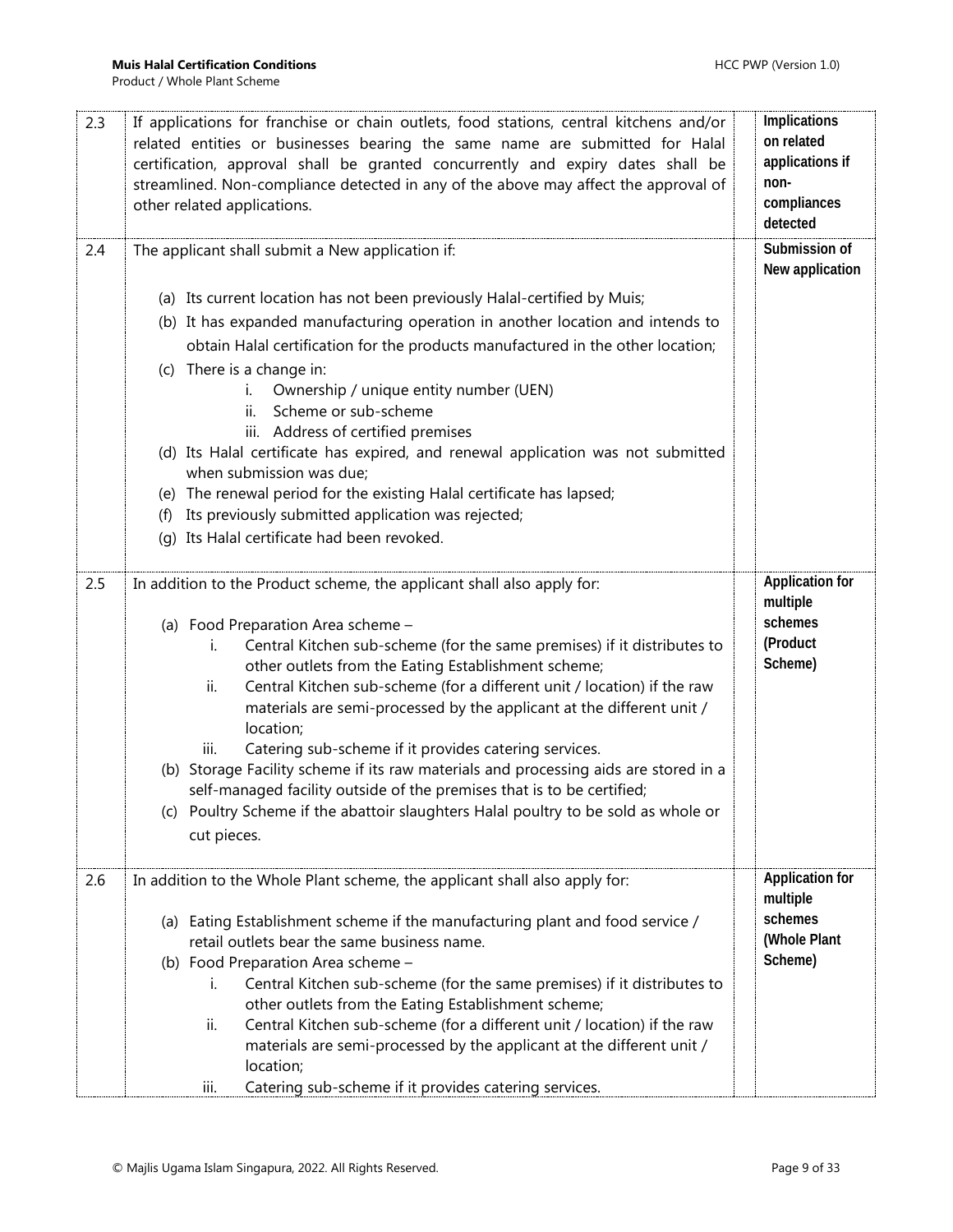|     | (c) Storage Facility scheme if its raw materials and processing aids are stored in a<br>self-managed facility outside of the premises that is to be certified.                                                                                                                                                                                                                                                                                                                                                                                                                                                                                                                                                                                                                                                                                                                                                                                                                                                                                                                                                                                                                                                                                                                                                                                                                                                                                           |                                               |
|-----|----------------------------------------------------------------------------------------------------------------------------------------------------------------------------------------------------------------------------------------------------------------------------------------------------------------------------------------------------------------------------------------------------------------------------------------------------------------------------------------------------------------------------------------------------------------------------------------------------------------------------------------------------------------------------------------------------------------------------------------------------------------------------------------------------------------------------------------------------------------------------------------------------------------------------------------------------------------------------------------------------------------------------------------------------------------------------------------------------------------------------------------------------------------------------------------------------------------------------------------------------------------------------------------------------------------------------------------------------------------------------------------------------------------------------------------------------------|-----------------------------------------------|
| 2.7 | The applicant may be advised to change the scheme and/or apply for another scheme<br>and/or subject to additional requirements as Muis deems fit. Where the applicant has<br>applied for waiver of the Muis Halal Certification Conditions, this may include additional<br>imposed conditions that will accompany the Muis Halal Certification Conditions waivers<br>granted to applicant (refer to Table A).                                                                                                                                                                                                                                                                                                                                                                                                                                                                                                                                                                                                                                                                                                                                                                                                                                                                                                                                                                                                                                            | Additional<br>requirements if<br>necessary    |
| 2.8 | Declaration of products to be certifed by Muis shall include:<br>(a) <b>Exact</b> names printed on the packaging;<br>(b) Product description (if product name does not reflect nature of product);<br>(c) Brand name (if any);<br>(d) Product code (if any).<br>(e) Artwork of product packaging<br>Naming of products to be certified shall take into account cultural and religious<br>sensitivities, and may be subject to change if Muis deems that the product name is<br>inappropriate.<br>Similar products bearing different brand names and/or product descriptions shall be<br>treated as separate products.<br>Note:<br>1. Different product name: ABC Skimmed Milk and ABC Full Cream Milk are<br>considered 2 separate products.<br>2. Different brand name: ABC Skimmed Milk and XYZ Skimmed Milk are<br>considered 2 separate products.<br>3. Different language: ABC Tepung Terigu and ABC Wheat Flour are considered<br>2 separate products.<br>4. Size or unit measure as part of product name: Whole Chicken (Big) and<br>Whole Chicken (Small) are considered 2 separate products if the word 'big' or<br>'small' is indicated as part of product name.<br>5. ABC Strawberry Milk (1 Liter) and ABC Strawberry Milk (100 ml) are considered<br>1 product.<br>6. Poultry cut pieces shall indicate the type of pieces (e.g. Chicken Wings or<br>Chicken Leg or Chicken Drumstick etc.) and will be considered as separate<br>products. | Declaration of<br>products to be<br>certified |
| 2.9 | For contract-manufactured products:                                                                                                                                                                                                                                                                                                                                                                                                                                                                                                                                                                                                                                                                                                                                                                                                                                                                                                                                                                                                                                                                                                                                                                                                                                                                                                                                                                                                                      | Requirements<br>for contract-                 |
|     | (a) If the product packaging bears the details of both brand owner and                                                                                                                                                                                                                                                                                                                                                                                                                                                                                                                                                                                                                                                                                                                                                                                                                                                                                                                                                                                                                                                                                                                                                                                                                                                                                                                                                                                   | manufactured<br>products                      |
|     | contract manufacturer, either the contract manufacturer or brand owner shall                                                                                                                                                                                                                                                                                                                                                                                                                                                                                                                                                                                                                                                                                                                                                                                                                                                                                                                                                                                                                                                                                                                                                                                                                                                                                                                                                                             |                                               |
|     | be the applicant;                                                                                                                                                                                                                                                                                                                                                                                                                                                                                                                                                                                                                                                                                                                                                                                                                                                                                                                                                                                                                                                                                                                                                                                                                                                                                                                                                                                                                                        |                                               |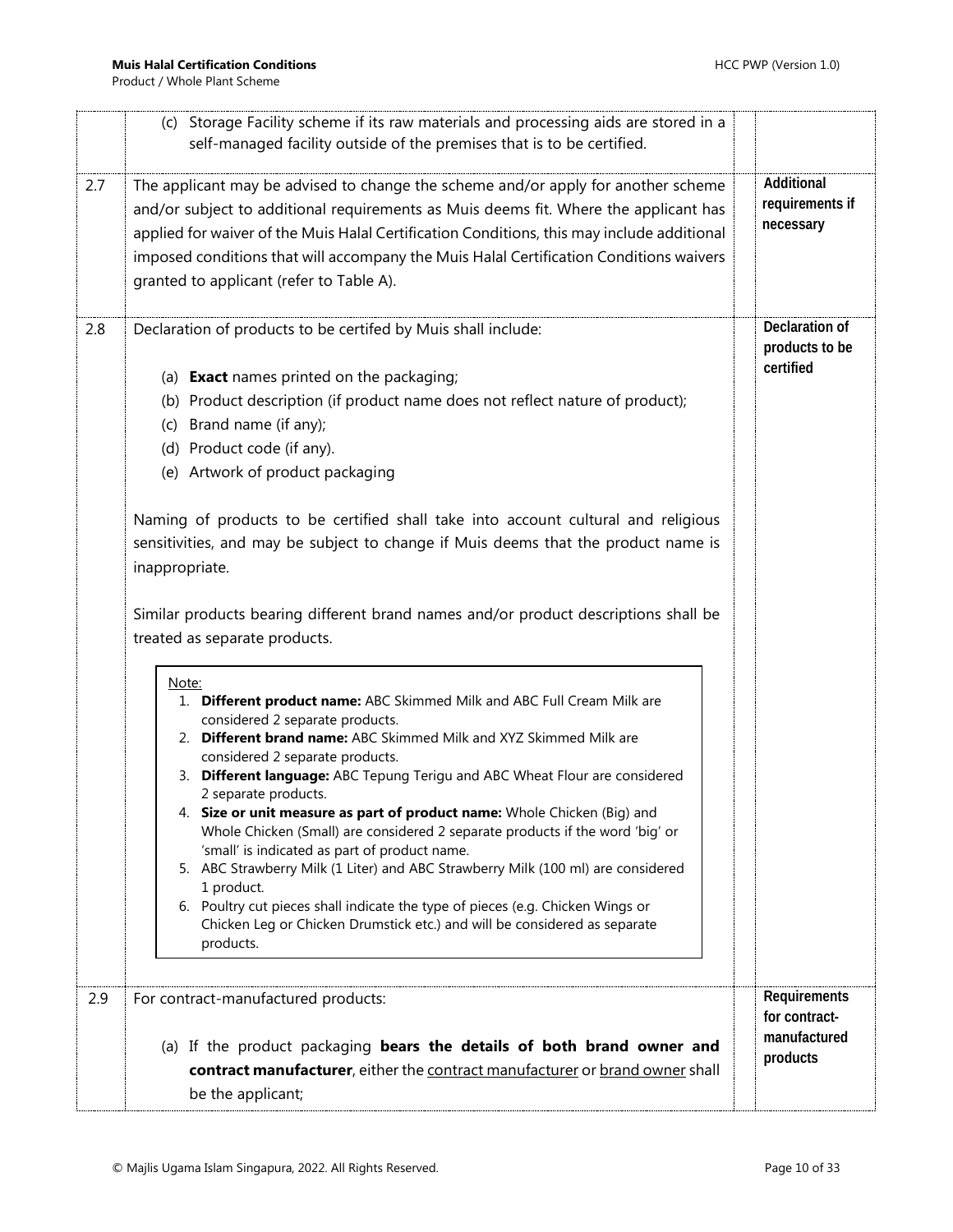<span id="page-10-0"></span>

|      | (b) If the product packaging bears the details of brand owner only, the brand<br>owner shall be the applicant;                                                                                                                                                                           |                                                    |
|------|------------------------------------------------------------------------------------------------------------------------------------------------------------------------------------------------------------------------------------------------------------------------------------------|----------------------------------------------------|
|      | Note:<br>If the packaging reads as below, either the brand owner (ABC Supermarket)<br>1.<br>or contract manufacturer (XYZ Pte Ltd) shall be the applicant:                                                                                                                               |                                                    |
|      | Manufactured By: XYZ Pte Ltd<br>Packed For<br>: ABC Supermarket                                                                                                                                                                                                                          |                                                    |
|      | If the packaging reads as below, then the brand owner (ABC Supermarket)<br>2.<br>shall be the applicant:                                                                                                                                                                                 |                                                    |
|      | : ABC Supermarket<br>Packed For                                                                                                                                                                                                                                                          |                                                    |
| 2.10 | The applicant shall take ownership and bear responsibility for its application at all times.<br>The applicant shall communicate directly with Muis on all matters related to Halal<br>Certification.                                                                                     | Ownership and<br>responsibility                    |
|      | 3. GENERAL CERTIFICATION REQUIREMENTS                                                                                                                                                                                                                                                    |                                                    |
| 3.1  | The applicant shall be adequately licensed by the competent food safety or workplace<br>safety authority.                                                                                                                                                                                | License by<br>authority                            |
| 3.2  | The scope of certification for the premises shall be identified and maintained as<br>documented information (i.e. floor plan).                                                                                                                                                           | Demarcation<br>of scope of<br>certification        |
| 3.3  | The applicant shall ensure that there is no cross-mixing of Halal and non-Halal food<br>and ingredients.                                                                                                                                                                                 | No cross-mixing                                    |
| 3.4  | The applicant shall only order, purchase, receive, store, prepare, cook, offer to sell and<br>sell Halal food and ingredients that have been declared to Muis.<br>Declaration of ingredients shall be done during the application. Details of ingredients'<br>declaration shall include: | No undeclared<br>and/or non-<br><b>Halal items</b> |
|      | For meat and meat-based (including poultry) items<br>(a) item name, <b>brand</b> and/or description<br>(b) name of supplier (as reflected on invoice)<br>(c) name of Halal certification body                                                                                            |                                                    |
|      | For all other items<br>(a) item name and/or description<br>(b) name of supplier (as reflected on invoice)                                                                                                                                                                                |                                                    |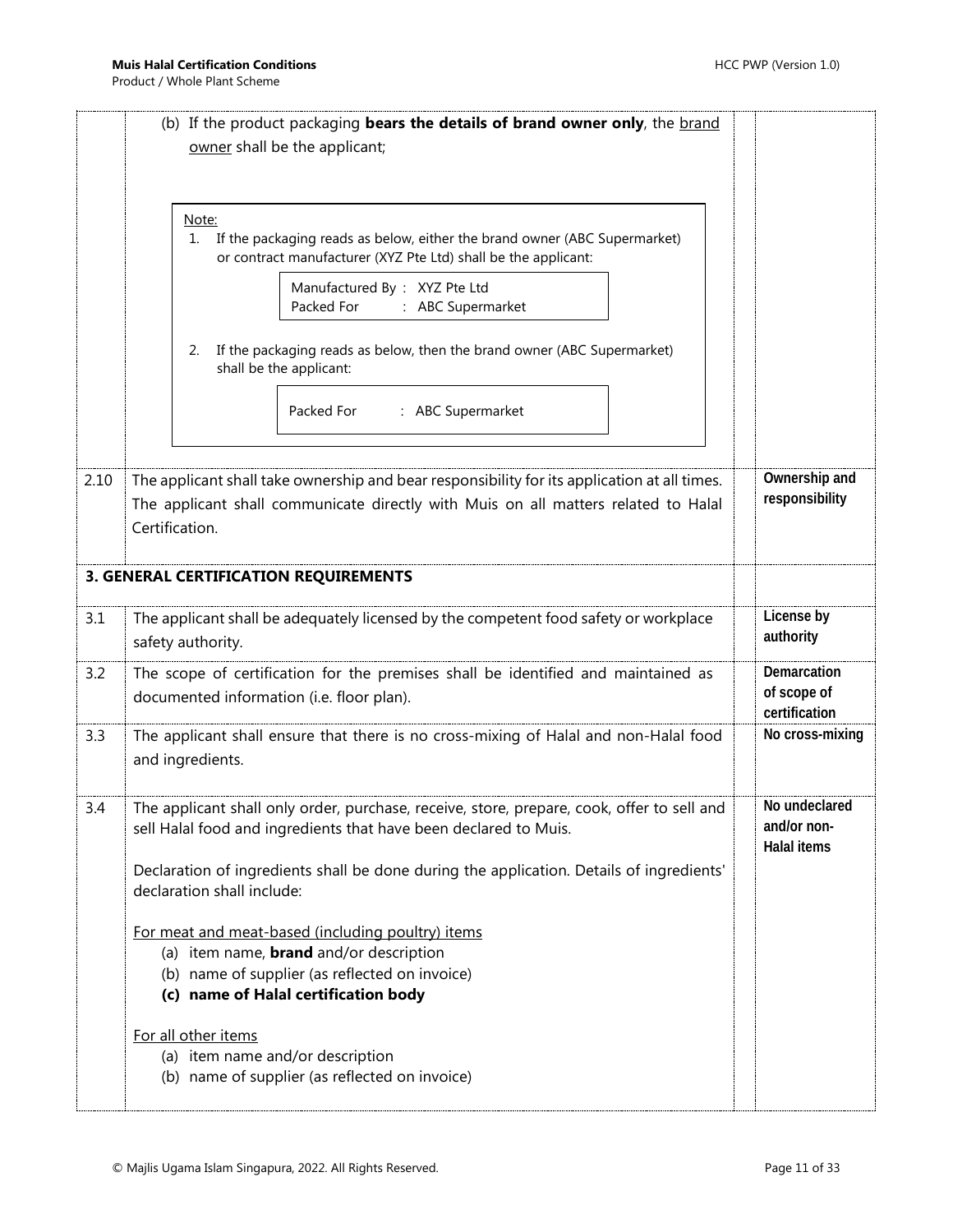| 3.5 | All ingredients and food items prior to purchase shall be substantiated with <b>product</b><br>specifications or labels. In addition, ingredients and food items which are categorised<br>as Medium-Low, Medium-High or High Halal risk will require additional documents for<br>approval (refer to Annex A):<br>(a) Medium-Low<br>Muis general questionnaire (if necessary)<br>(b) Medium-High<br>Muis general questionnaire;<br>Muis-recognised Halal certificate* or laboratory analysis report by an<br>accredited laboratory (if necessary)<br>$(c)$ High                                                            | Need to be<br>Halal and<br>substantiated<br>with relevant<br>documents |
|-----|---------------------------------------------------------------------------------------------------------------------------------------------------------------------------------------------------------------------------------------------------------------------------------------------------------------------------------------------------------------------------------------------------------------------------------------------------------------------------------------------------------------------------------------------------------------------------------------------------------------------------|------------------------------------------------------------------------|
|     | Halal certificates* marks from Muis and/or Muis-recognised Halal<br>certification bodies.                                                                                                                                                                                                                                                                                                                                                                                                                                                                                                                                 |                                                                        |
| 3.6 | Halal certificates issued by Muis or Muis-recognised Halal certification bodies will no<br>longer be valid if the certified item is repacked outside of the premises it was originally<br>certified in.                                                                                                                                                                                                                                                                                                                                                                                                                   | Invalidation of<br>Halal certificate<br>upon repacking                 |
| 3.7 | The applicant shall ensure that all ingredients and products are labelled in English,<br>minimally with the following information for traceability purpose:<br>(a) product name and description,<br>(b) manufacturer/brand owner's name;<br>(c) manufacturer/brand owner's address;<br>(d) abattoir / plant number*;<br>(e) Halal slaughtering and packing date*;<br>Halal mark or equivalent*.<br>(f)<br>*Only for high-risk items such as imported meat / poultry.<br>Muis may also consider alternative documents to determine the traceability of a Halal<br>certificate / documents to an ingredient / raw material. | Proper labelling                                                       |
| 3.8 | A laboratory analysis report according to Muis' requirements may be required by Muis<br>to confirm that the products, raw materials, additives and/or processing aids are Halal.<br>This may be during the initial audit and/or periodic inspections and/or renewal audit.<br>The selection of the accredited laboratory and procedure for product sampling shall<br>be decided by Muis. The applicant shall bear all costs of the laboratory testing.                                                                                                                                                                    | Laboratory<br>analysis                                                 |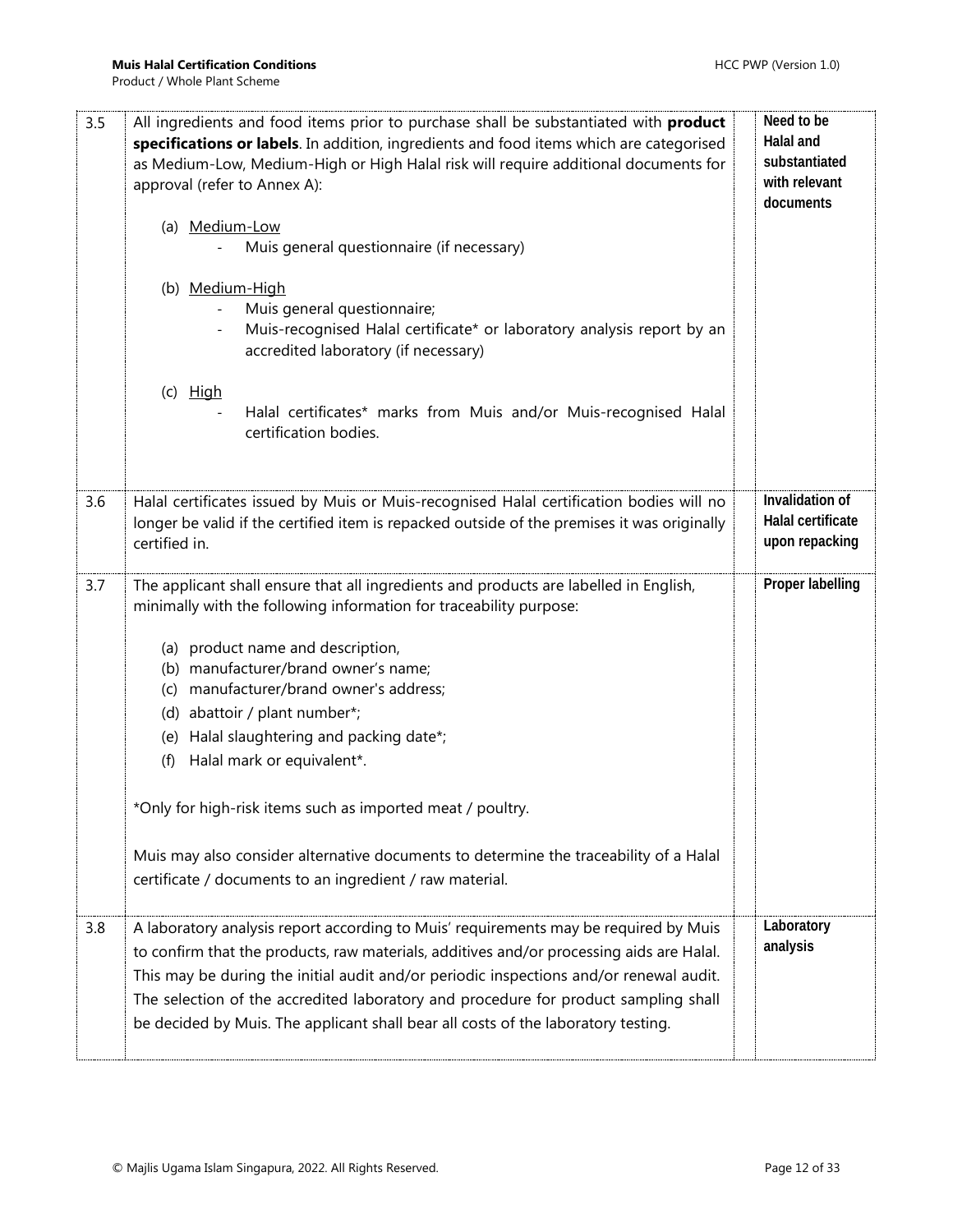| 3.9  | The applicant shall ensure that equipment and utensils used in the handling of Halal-                                                                                                                                                                                                                                                                                                                                                                                                                                                                                                                                                                                                                                                                                                                                                                                                                                                                                                                                                  | Handling of                                                                   |
|------|----------------------------------------------------------------------------------------------------------------------------------------------------------------------------------------------------------------------------------------------------------------------------------------------------------------------------------------------------------------------------------------------------------------------------------------------------------------------------------------------------------------------------------------------------------------------------------------------------------------------------------------------------------------------------------------------------------------------------------------------------------------------------------------------------------------------------------------------------------------------------------------------------------------------------------------------------------------------------------------------------------------------------------------|-------------------------------------------------------------------------------|
|      | approved food and ingredients do not come into contact with pork or its derivatives.                                                                                                                                                                                                                                                                                                                                                                                                                                                                                                                                                                                                                                                                                                                                                                                                                                                                                                                                                   | food and<br>ingredients                                                       |
| 3.10 | The applicant shall establish a Halal team for its premises. If it is part of a<br>chain/franchise, only one Central Halal Team shall be established.<br>(a) The Halal team shall comprise the following roles*:<br>Halal Team Leader (of a supervisory level; need not be a Muslim)<br>i.<br>Halal Assurance Officer (Muslim)<br>ii.<br>Procurement / Sourcing personnel<br>iii.<br>Any other personnel that plays an integral role in ensuring the<br>iv.<br>conditions laid out by Muis for Halal certification is met<br>(b) Each Halal Team member shall be officially appointed in the form of an<br>Appointment Letter. The Appointment Letter shall:<br>list the roles and responsibilities that are directly related with the<br>i.<br>specific work activities of appointed Halal Team member;<br>signed by the Management, as proof of appointment;<br>ii.<br>signed by the appointed Halal Team member, as proof of acceptance.<br>iii.<br>*Note: Halal Team Leader shall not be concurrently appointed as Halal Assurance | <b>Singapore Muis</b><br><b>Halal Quality</b><br>Management<br>System (HalMQ) |
|      | Officer. Notwithstanding that, the roles listed in (a) i - iv above may overlap for a<br>particular Halal Team member.                                                                                                                                                                                                                                                                                                                                                                                                                                                                                                                                                                                                                                                                                                                                                                                                                                                                                                                 |                                                                               |
| 3.11 | The applicant shall ensure that at least the Halal Team Leader and Halal Assurance<br>Officer attend Halal training course(s) mandated by Muis and/or assessed to be<br>competent.                                                                                                                                                                                                                                                                                                                                                                                                                                                                                                                                                                                                                                                                                                                                                                                                                                                     | <b>Halal Team</b>                                                             |
|      | *Note: Attending a Halal refresher course is highly encouraged to ensure continued<br>awareness on Halal concepts and requirements. However, personnel may be required<br>to attend a Halal refresher course and/or re-assess for competency if Muis deems<br>necessary.                                                                                                                                                                                                                                                                                                                                                                                                                                                                                                                                                                                                                                                                                                                                                               |                                                                               |
| 3.12 | The Halal Team appointed for the premises shall:                                                                                                                                                                                                                                                                                                                                                                                                                                                                                                                                                                                                                                                                                                                                                                                                                                                                                                                                                                                       | Responsibilities<br>of Halal Team                                             |
|      | (a) ensure all ingredients and food items satisfy Clause 3.5 before initiating a<br>purchase;<br>(b) only accept ingredients and food items that satisfy along with their invoices or<br>delivery orders verified by the Halal Assurance Officer;<br>supervise and inspect regularly, in the form of internal audits, to ensure<br>(C)<br>operations done within the scope of certification is in accordance with all<br>conditions stated in this document;<br>(d) ensure employees are adequately trained (formally or informally) and updated<br>with matters relating to Halal;<br>(e) maintain the following documents and records:<br>Licence issued by relevant food authority<br>i.                                                                                                                                                                                                                                                                                                                                            |                                                                               |
|      | Floor plan<br>ii.<br>iii. Appointment letters of current Halal Team members                                                                                                                                                                                                                                                                                                                                                                                                                                                                                                                                                                                                                                                                                                                                                                                                                                                                                                                                                            |                                                                               |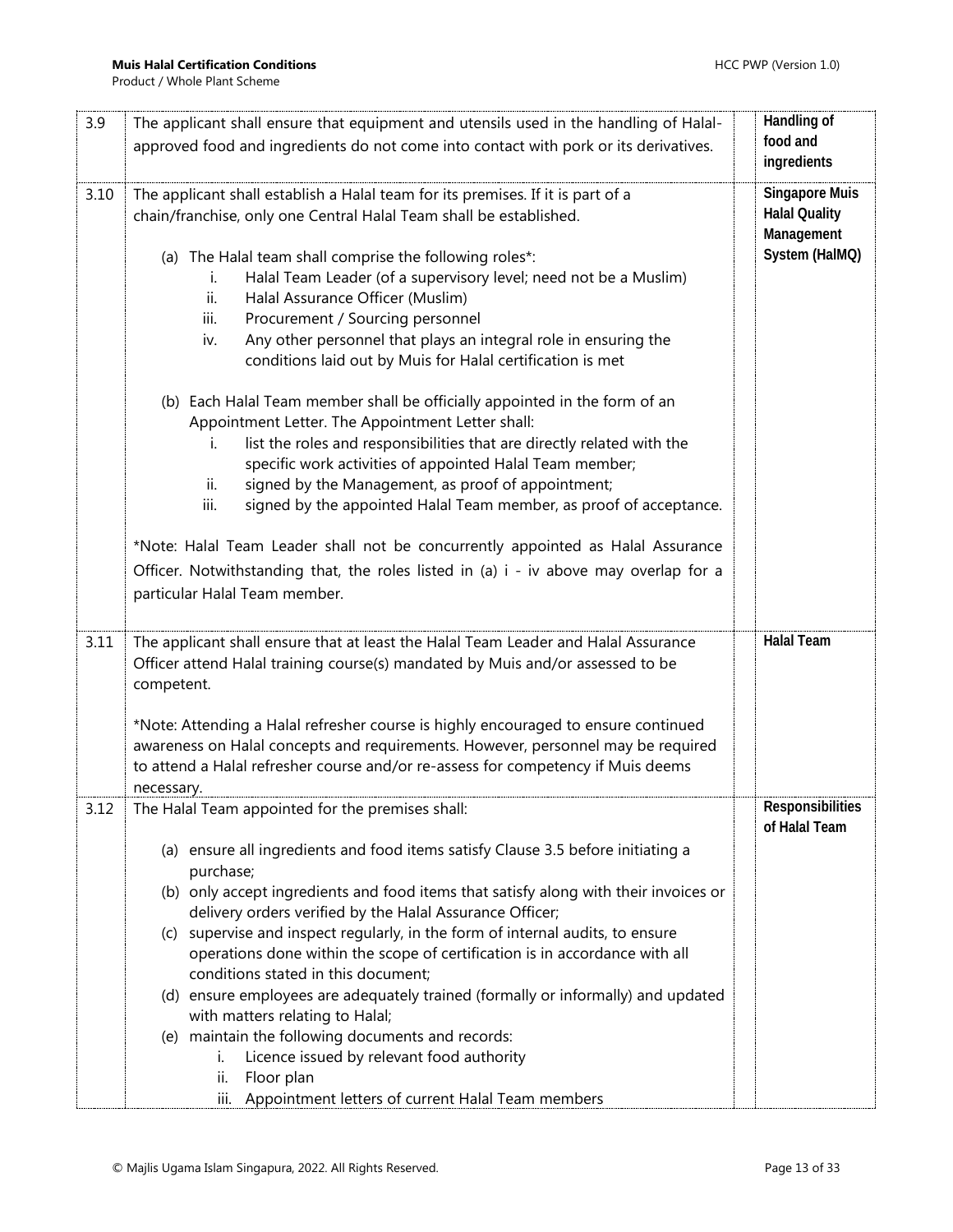<span id="page-13-0"></span>

|      | iv. Proof of Halal competency<br>(e.g. certificate of attainment or competency)<br>Proof of attendance for current Muslim personnel<br>V.<br>vi. List of products<br>vii. List of ingredients, and their supporting documents<br>viii. Past records of original invoices and delivery orders verified by Halal<br>Assurance Officer (hard or soft copies)<br>ix. Internal audit records (as mentioned in (c))<br>x. Declaration of all its existing chain or franchise outlets (if any) |                                                |
|------|-----------------------------------------------------------------------------------------------------------------------------------------------------------------------------------------------------------------------------------------------------------------------------------------------------------------------------------------------------------------------------------------------------------------------------------------------------------------------------------------|------------------------------------------------|
|      | xi. Halal periodic inspection reports (if any)                                                                                                                                                                                                                                                                                                                                                                                                                                          |                                                |
|      | xii. Any communications from Muis<br>establish and implement the Singapore Muis Halal Quality Management<br>(f)<br>System (HalMQ) plan (refer to Annex B).                                                                                                                                                                                                                                                                                                                              |                                                |
| 3.13 | The applicant shall engage at least 2 competent permanent Muslim personnel, one of<br>whom shall be appointed as the "Halal Assurance Officer" with a supervisory role.                                                                                                                                                                                                                                                                                                                 | <b>Muslim</b><br>personnel<br>Halal            |
|      | *Note: For chain/franchise outlets, applicant shall<br>(a) form one main Halal team, unless advised otherwise                                                                                                                                                                                                                                                                                                                                                                           | Assurance<br>Officer                           |
|      | (b) engage at least 2 competent permanent Muslim personnel without the need                                                                                                                                                                                                                                                                                                                                                                                                             |                                                |
|      | to appoint a Halal Assurance Officer for EACH outlet.                                                                                                                                                                                                                                                                                                                                                                                                                                   |                                                |
|      | (c) declare these 2 personnel's details (together with Main Halal Team) during<br>application of outlets.                                                                                                                                                                                                                                                                                                                                                                               |                                                |
| 3.14 | The Halal Assurance Officer shall:                                                                                                                                                                                                                                                                                                                                                                                                                                                      | Responsibilities                               |
|      | (a) advise the food business on Halal food matters as well as cultural and<br>religious sensitivities relating to them;<br>(b) spearhead or assist in complying with the conditions stipulated in this                                                                                                                                                                                                                                                                                  | of Halal<br>Assurance<br>Officer               |
|      | document                                                                                                                                                                                                                                                                                                                                                                                                                                                                                |                                                |
|      | (c) endorse the original invoices and delivery orders mentioned in Clause<br>$3.11(e)$ (viii) with -                                                                                                                                                                                                                                                                                                                                                                                    |                                                |
|      | i. his / her signature                                                                                                                                                                                                                                                                                                                                                                                                                                                                  |                                                |
|      | ii.<br>his / her name                                                                                                                                                                                                                                                                                                                                                                                                                                                                   |                                                |
|      |                                                                                                                                                                                                                                                                                                                                                                                                                                                                                         |                                                |
|      | date of verification<br>iii.                                                                                                                                                                                                                                                                                                                                                                                                                                                            |                                                |
|      | <b>4. SPECIAL CERTIFICATION REQUIREMENTS</b>                                                                                                                                                                                                                                                                                                                                                                                                                                            |                                                |
| 4.1  | Applicant under the Whole Plant scheme shall comply with the following additional<br>requirements:                                                                                                                                                                                                                                                                                                                                                                                      | Additional<br>requirements<br>for companies    |
|      | (a) Declare all the items they manufacture in the premises applied for Halal<br>certification / certified;<br>(b) Declare any external storage utilised either self-managed or using third party                                                                                                                                                                                                                                                                                        | applying under<br><b>Whole Plant</b><br>scheme |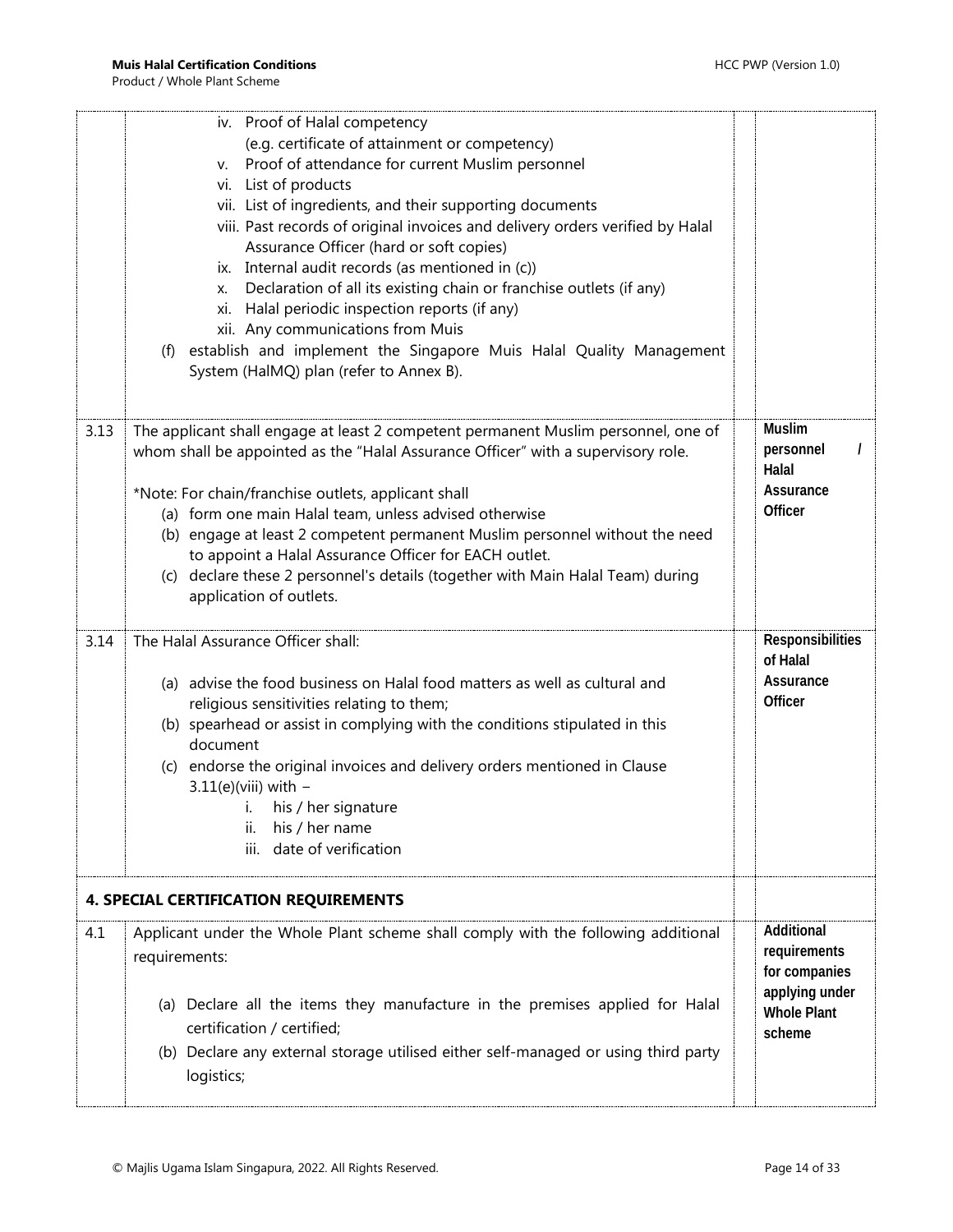|     | (c) Declare any other manufacturing and / or processing activities the company<br>engages itself under the same name;<br>(d) Agree to submit an Amend application for any new products. Publicity or<br>marketing for the new products shall only be done after the Amend application<br>has been approved.<br>Note: Failure to declare new products before marketing the same is a breach of Muis<br>Halal certification conditions; such activities shall default the company to Product<br>scheme during the next renewal period in addition to other enforcement actions if<br>deemed necessary.                       |                                                                              |
|-----|----------------------------------------------------------------------------------------------------------------------------------------------------------------------------------------------------------------------------------------------------------------------------------------------------------------------------------------------------------------------------------------------------------------------------------------------------------------------------------------------------------------------------------------------------------------------------------------------------------------------------|------------------------------------------------------------------------------|
| 4.2 | Applicant under the Product / Whole Plant scheme shall comply with the following<br>additional requirements if it deals with the trading of items:<br>(a) Declare list of trading items using the form provided by Muis;<br>(b) Ensure that they are placed in a dedicated and clearly demarcated area<br>outside the scope of certification;<br>(c) Ensure that none of the trading items involve pork, alcohol and/or their<br>derivatives.                                                                                                                                                                              | Additional<br>requirements<br>for companies<br>dealing with<br>trading items |
| 4.3 | Brand owners applying for Halal certification shall comply with the following<br>requirements:<br>(a) The contract manufacturer engaged shall be Halal-certified or has applied for<br>Halal certification;<br>(b) Application shall be submitted under the Product scheme;<br>A copy of the contract with the contract manufacturer shall be made available;<br>(c)<br>(d) Brand Owner is exempted from Clauses $3.9 - 3.13$ ;<br>(e) Brand Owner is required to comply with the applicable Muis Halal Certification<br>Conditions including scope of certification, publicity and penalties, unless<br>stated otherwise. | Requirements<br>for brand owner<br>(contract-<br>manufactured<br>products)   |
| 4.4 | Applicant under the Product / Whole Plant scheme shall comply with the following<br>additional requirements if it contract-manufacture products and applying for Halal<br>certification on behalf of Brand Owner:<br>(a) Declare contract-manufactured products together with products to be<br>certified;<br>(b) If under Whole Plant scheme, applicant shall not contract-manufacture<br>products which have not been declared and approved for Halal certification.                                                                                                                                                     | Additional<br>requirements<br>for contract<br>manufacturer                   |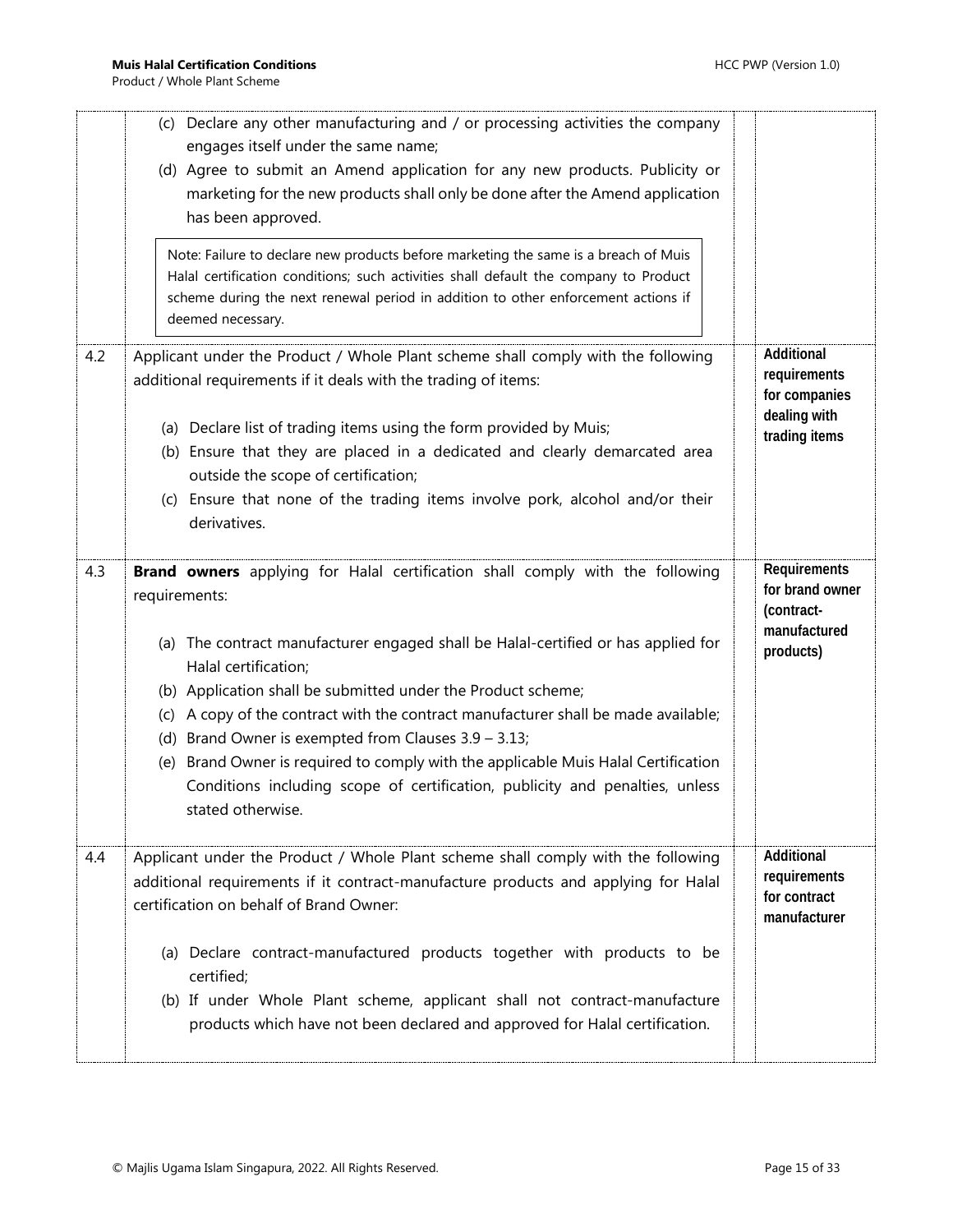<span id="page-15-0"></span>

| 4.5 | Applicant under the Product / Whole Plant scheme shall comply with the following<br>additional requirements if it provides Halal food displayed in food warmers located at<br>external premises (e.g. convenience stores or canteen stalls etc.): | Additional<br>requirements<br>for Product<br>scheme     |
|-----|---------------------------------------------------------------------------------------------------------------------------------------------------------------------------------------------------------------------------------------------------|---------------------------------------------------------|
|     | (a) Ensure that the food warmers are not used for the storage of food that is non-<br>Halal or other than its own;                                                                                                                                |                                                         |
|     | (b) Ensure that original / photocopied Halal certificate is not displayed at the<br>external premises and / or the warmer;                                                                                                                        |                                                         |
|     | (c) Ensure that the list of Halal-certified products to be stored in food warmer is<br>displayed prominently on the food warmer;                                                                                                                  |                                                         |
|     | (d) Retrieve all food warmers on cessation of the supply of Halal food to its clients.                                                                                                                                                            |                                                         |
| 4.6 | Any raw materials, food, equipment and/or utensils stored and used in the pantry                                                                                                                                                                  | Staff pantry and                                        |
|     | and/or for R&D purposes shall not be -                                                                                                                                                                                                            | R&D laboratory                                          |
|     | (a) used for the handling of Halal-approved food;                                                                                                                                                                                                 |                                                         |
|     | (b) handled and stored within the scope of certification.                                                                                                                                                                                         |                                                         |
|     | Pantry shall not be used for cooking purposes.                                                                                                                                                                                                    |                                                         |
| 4.7 | Applicant that engages an external storage facility provider to store the raw materials<br>for which the Halal certification relates to shall be Halal-certified.                                                                                 | Appointment of<br>external storage<br>facility provider |
|     | <b>5. APPLICATION PROCESSING</b>                                                                                                                                                                                                                  |                                                         |
| 5.1 | The processing of application shall commence:                                                                                                                                                                                                     | Duration of<br>application                              |
|     | Within 14 working days from the date of payment of the application fee for<br>1.<br>New (normal) application;                                                                                                                                     | processing                                              |
|     | Within 7 working days from the date of payment of the application fee for<br>2.<br>New (express) application;                                                                                                                                     |                                                         |
|     | Within 14 working days from the date of application submission for Amend<br>3.                                                                                                                                                                    |                                                         |
|     | application.                                                                                                                                                                                                                                      |                                                         |
| 5.2 | Upon successful transaction of stage 1 payment, the applicant shall -                                                                                                                                                                             | Monitoring of<br>application                            |
|     | (a) access the application portal regularly for information on application status<br>and Request For Action notices. Email notifications will be sent to the                                                                                      |                                                         |
|     | applicant's email address indicated during application.                                                                                                                                                                                           |                                                         |
|     | (b) be prepared for a site audit by Muis after applicant has commenced                                                                                                                                                                            |                                                         |
|     | operations. Repeat audits may be conducted, as and when necessary.                                                                                                                                                                                |                                                         |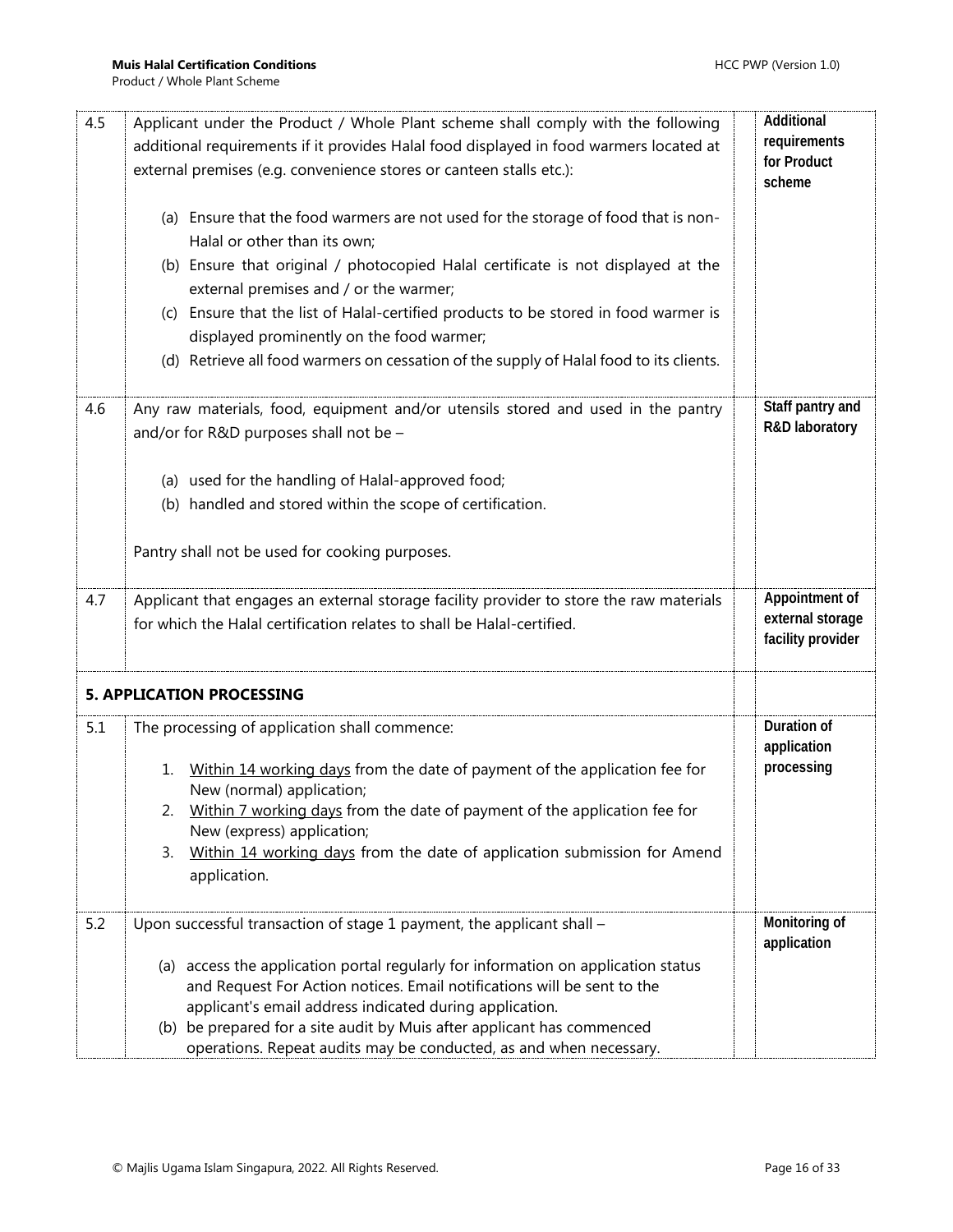|     | (c) not make any Halal-related claims or advertisements that indicates he is<br>applying, has applied or renewing for Halal certification for the related<br>premises.                                                                                                                                                                                                                                                          |                                              |
|-----|---------------------------------------------------------------------------------------------------------------------------------------------------------------------------------------------------------------------------------------------------------------------------------------------------------------------------------------------------------------------------------------------------------------------------------|----------------------------------------------|
|     | Note:<br>For contract-manufactured products:<br>The site audit shall be conducted at the manufacturer's premises.<br>1.<br>The brand owner's representative may be present during the certification audit.<br>2.<br>If the brand owner is the applicant, they shall ensure the contract manufacturer is<br>3.<br>ready for the audit.                                                                                           |                                              |
| 5.3 | The applicant may be required to:<br>Conduct a presentation on the company's / establishment's corporate profile,<br>1.<br>including its holding company, subsidiaries, nature of business, process flow<br>chart, layout, composition of Halal Team, Halal system, etc.;<br>Submit relevant documentation for purpose of desktop audit, prior to the site<br>2.<br>audit.                                                      | Requirement<br>for additional<br>information |
| 5.4 | All members of the Halal Team shall be present during the site audit and ensure that<br>all documentations required for the purpose of Halal certification are made available.                                                                                                                                                                                                                                                  | Presence of<br><b>Halal Team</b><br>members  |
| 5.5 | Muis shall, at its discretion, decide on the certification duration, type of scheme and<br>other conditions for approval of the application.                                                                                                                                                                                                                                                                                    | Discretion by<br><b>Muis</b>                 |
| 5.6 | If there is additional payment required upon approval of application, payment<br>shall be made within 30 working days from the date of payment advice. After<br>payment has been received, the Halal certificate will be couriered out to the<br>mailing address indicated in the application form. Failing such payment, the Halal<br>certificate shall be automatically cancelled without further notice to the<br>applicant. | Certificate<br>issuance                      |
| 5.7 | Payments shall be made through the application portal or any other mode of payment<br>made available or agreeable by Muis, prior to courier of the certificate.<br>All payments made for the purpose of Halal certification is NON-REFUNDABLE.                                                                                                                                                                                  | Payment upon<br>certificate<br>issuance      |
| 5.8 | The application may be rejected under these circumstances:<br>(a) Application made via other means apart from the prevailing application portal;<br>(b) Incomplete or inaccurate submission;<br>(c) Failure to respond to the application's Request for Action within stipulated<br>deadline;                                                                                                                                   | Application<br>rejection                     |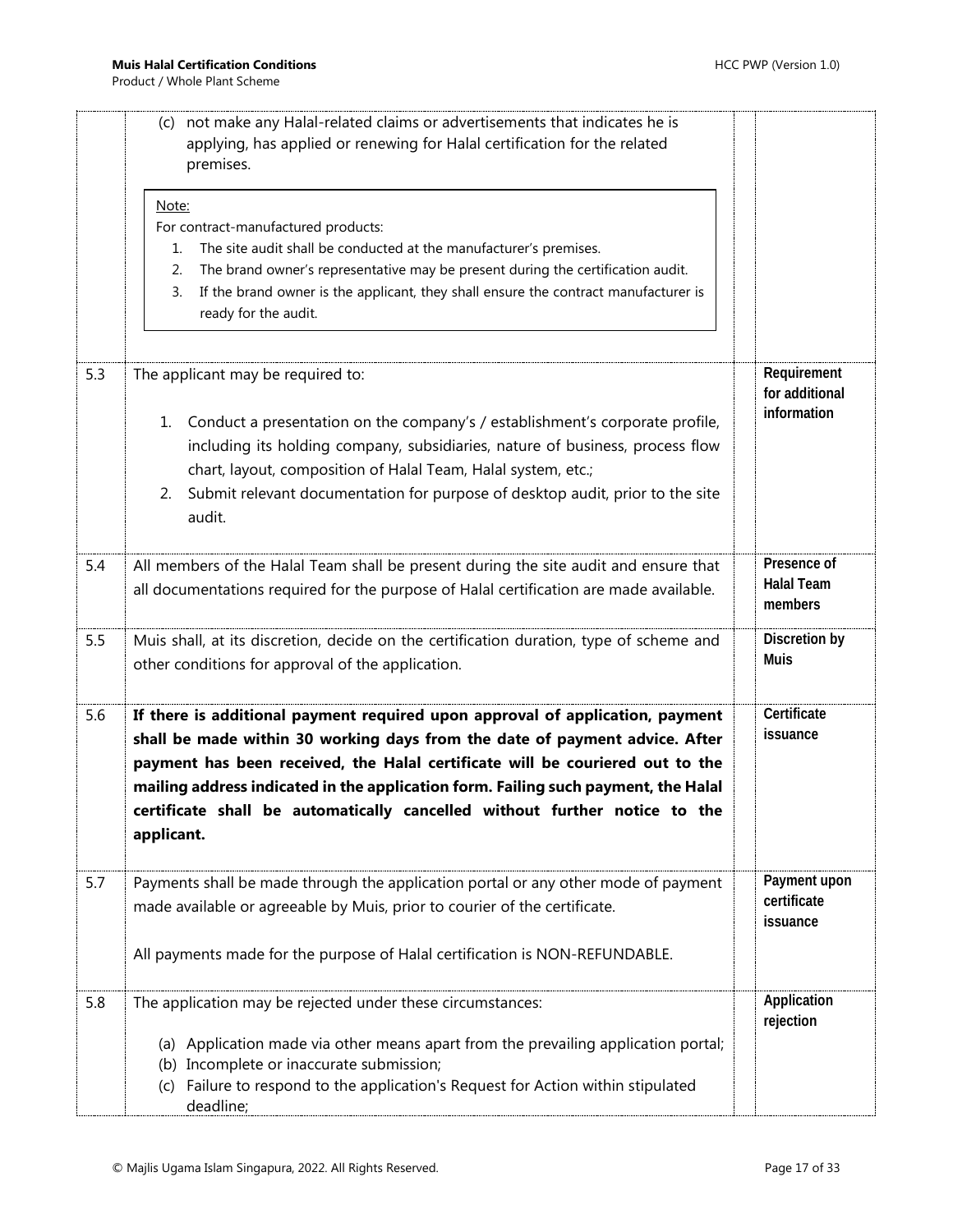<span id="page-17-0"></span>

|     | (d) Non-compliance to the Muis Halal Certification Conditions;<br>(e) Pending outcome of investigation for suspected breach of the Law or Muis<br>Halal Certification Conditions in relation to an earlier Halal certificate issued;<br>No fee paid within the stipulated deadline.<br>(f)                                                                                                                                                                                                                                                                                     |  |                                                   |  |  |  |  |  |
|-----|--------------------------------------------------------------------------------------------------------------------------------------------------------------------------------------------------------------------------------------------------------------------------------------------------------------------------------------------------------------------------------------------------------------------------------------------------------------------------------------------------------------------------------------------------------------------------------|--|---------------------------------------------------|--|--|--|--|--|
|     | <b>6. POST CERTIFICATION</b>                                                                                                                                                                                                                                                                                                                                                                                                                                                                                                                                                   |  |                                                   |  |  |  |  |  |
| 6.1 | Unannounced<br>Muis shall conduct unannounced periodic inspections as and when necessary following<br>checks<br>the award of the Halal certificate, within the certificate validity period. Easy access to<br>certified premises shall be granted to Muis officers for the purpose of conducting<br>inspections.                                                                                                                                                                                                                                                               |  |                                                   |  |  |  |  |  |
| 6.2 | <b>Rectification of</b><br>In the event that non-compliance is found during the periodic inspection and/or during<br>non-<br>the certification audit of renewal application, the certificate holder shall ensure<br>compliances<br>immediate rectification measures are carried out, put in place preventive actions to<br>ensure non-recurrence of the non-compliance or any other required actions within the<br>deadline as stipulated under the Periodic Inspection Report (PIRe) issued.                                                                                  |  |                                                   |  |  |  |  |  |
| 6.3 | Any notice required to be given by either Muis or the certificate holder, in relation to a<br>breach of the Muis Halal Certification Conditions or offence under the Law, shall be<br>written and sent by electronic mail (effective upon receipt); inland post (effective 2<br>working days after posting or may be delivered personally (effective upon receipt) to<br>the other party at the addresses set out below:<br>1.<br>If to the certificate holder $-$ the email address and postal address<br>submitted by the certificate holder in the most recent application; |  | Service of<br><b>Notice</b>                       |  |  |  |  |  |
|     | 2.<br>If to Muis - Halal Certification Strategic Unit, 23 Mayo Street, Singapore<br>208323.<br>In proving the delivery of any letter, it shall be sufficient to prove that such letter was<br>properly addressed, stamped and placed in the post or delivered or left at the address<br>indicated if delivered by hand.                                                                                                                                                                                                                                                        |  |                                                   |  |  |  |  |  |
| 6.4 | The applicant shall submit an Amend application if there is any of the following changes<br>to the application submitted earlier with exception for Research & Development (R&D)<br>purposes:<br>(a) Contact information                                                                                                                                                                                                                                                                                                                                                       |  | Updated<br>application<br>details at all<br>times |  |  |  |  |  |
|     | (b) Changes to personnel<br>Changes in particulars of personnel<br>(c)<br>Details of medium- and high-risk ingredients (refer to Annex A)<br>(d)<br>Details of suppliers<br>(e)<br>Details of products to be certified<br>(f)<br>(g) Size and/or layout of premises                                                                                                                                                                                                                                                                                                            |  |                                                   |  |  |  |  |  |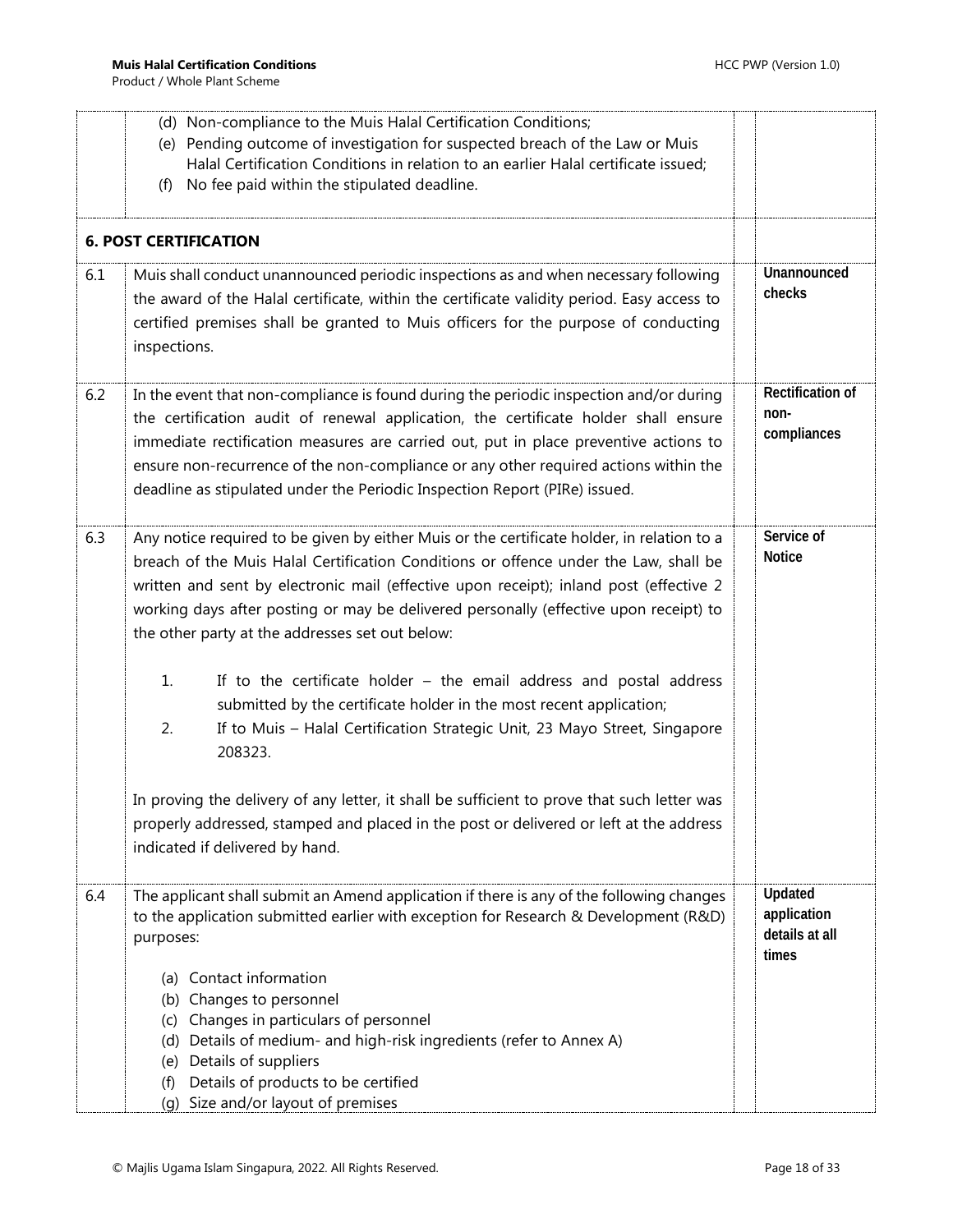|      | (h) Establishment of a virtual brand                                                                                                                                                                                                                                                                                                                                                                                                                                                                                                                                                                                                                                              |                                                      |
|------|-----------------------------------------------------------------------------------------------------------------------------------------------------------------------------------------------------------------------------------------------------------------------------------------------------------------------------------------------------------------------------------------------------------------------------------------------------------------------------------------------------------------------------------------------------------------------------------------------------------------------------------------------------------------------------------|------------------------------------------------------|
|      | Failure to declare the changes may affect the certification status of the related premises.                                                                                                                                                                                                                                                                                                                                                                                                                                                                                                                                                                                       |                                                      |
|      | For R&D purposes, the applicant shall submit the relevant supporting documents via<br>email to Muis and obtain Muis' approval before R&D process is embarked.                                                                                                                                                                                                                                                                                                                                                                                                                                                                                                                     |                                                      |
| 6.5  | Halal Certificate is not transferable.                                                                                                                                                                                                                                                                                                                                                                                                                                                                                                                                                                                                                                            | Change of<br>address                                 |
|      | In the event the Halal certificate holder moves the business location:                                                                                                                                                                                                                                                                                                                                                                                                                                                                                                                                                                                                            |                                                      |
|      | 1. The existing Halal certificate is automatically cancelled / invalid. No<br>Halal-related claims shall be made for this new location prior to<br>obtaining a Halal certificate;<br>2. For chain or franchise outlets, the certificate holder shall submit a new<br>application within 14 working days from the opening date of a new<br>outlet or from the date of relocation;<br>3. For non-chain outlets or outlets that do not bear the same business<br>name as their other Halal-certified outlets, related entities or businesses,<br>the certificate holder may submit a new application should it wish to<br>obtain certification for the premises in the new location. |                                                      |
| 6.6  | No other operator or company shall be allowed usage of the certificate holder's<br>premises without the prior written approval of Muis which approval may be refused<br>absolutely or given on such terms Muis may at its discretion deems fit.                                                                                                                                                                                                                                                                                                                                                                                                                                   | Usage of<br>premises by<br>external parties          |
| 6.7  | In the event of public feedback, whether by way of a complaint or otherwise, the<br>certificate holder shall account to Muis and provide a written explanation within 3<br>working days of Muis' written request.                                                                                                                                                                                                                                                                                                                                                                                                                                                                 | <b>Explanation on</b><br>public feedback             |
| 6.8  | Muis may collect relevant samples, photographs or other materials for the purpose of<br>checks and verification.                                                                                                                                                                                                                                                                                                                                                                                                                                                                                                                                                                  | Evidence<br>collection                               |
| 6.9  | Renewal applications will be auto-submitted 120 days prior to expiry of the Halal<br>certificate. Certificate holders shall:<br>(a) access the application portal regularly for information on application status<br>and Request For Action notices. Email notifications will be sent to the<br>applicant's email address indicated during application.<br>(b) be prepared for a site audit by Muis after applicant has commenced<br>operations. Repeat audits may be conducted, as and when necessary.                                                                                                                                                                           | Automated<br>submission of<br>renewal<br>application |
| 6.10 | Automated email reminders may be sent to the applicant's email address indicated<br>during application subject to the systems functionality. However, Muis does not                                                                                                                                                                                                                                                                                                                                                                                                                                                                                                               | Automated<br>reminders to                            |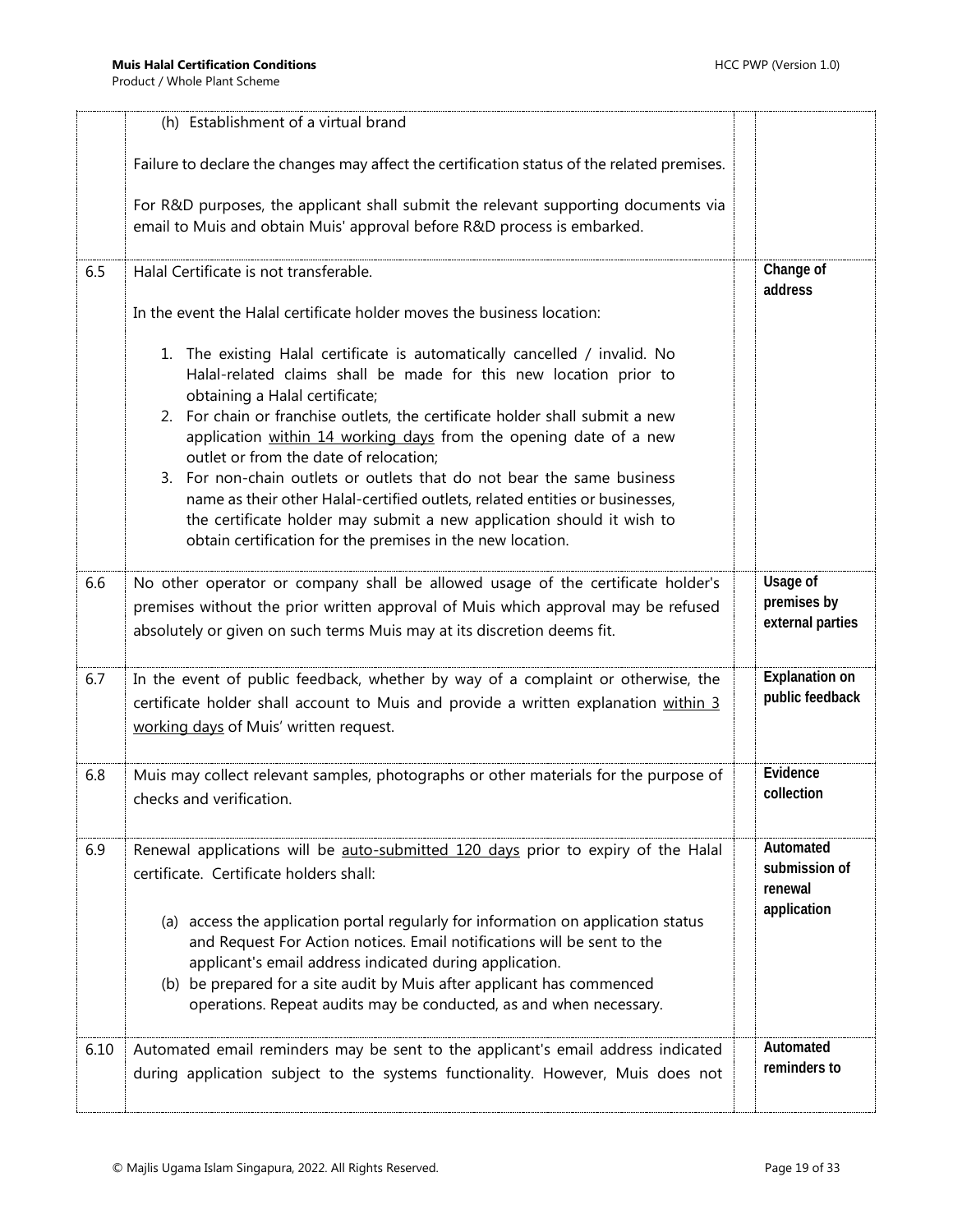<span id="page-19-1"></span><span id="page-19-0"></span>

|     | undertake any responsibility of ensuring that the automated email reminders reach<br>and/or are communicated to the intended recipient.                                                                                                                                                                                                                                                                                                                                                                                                                                                                                                                                             | registered<br>email address                                |
|-----|-------------------------------------------------------------------------------------------------------------------------------------------------------------------------------------------------------------------------------------------------------------------------------------------------------------------------------------------------------------------------------------------------------------------------------------------------------------------------------------------------------------------------------------------------------------------------------------------------------------------------------------------------------------------------------------|------------------------------------------------------------|
|     | 7. PUBLICITY                                                                                                                                                                                                                                                                                                                                                                                                                                                                                                                                                                                                                                                                        |                                                            |
| 7.1 | Any form of packaging, advertising, signboard, and corporate collaterals (business<br>cards, invoices, etc.) shall -                                                                                                                                                                                                                                                                                                                                                                                                                                                                                                                                                                | Publicity                                                  |
|     | (a) not mislead on the Halal status of the company, establishment, ingredients<br>and products sold;<br>(b) not make claims that premises beyond the scope of certification are Halal-<br>certified;<br>not resemble those belonging to their non Halal-certified business entities<br>(C)<br>(including logos).                                                                                                                                                                                                                                                                                                                                                                    |                                                            |
|     | Note:<br>Company certified under Product scheme shall not claim that any products, entities or<br>businesses beyond the scope of certification are Halal-certified. For example, the company<br>shall not:<br>a) Claim that the company is Halal-certified as Halal certification is issued on a product<br>basis, not the whole plant;<br>b) Display a Halal certification mark on the delivery vans as the company is not Halal-<br>certified;<br>c) Display a Halal certification mark on the invoices, delivery orders, website, etc., as the<br>company is not Halal-certified. Use of the Halal certification mark shall be specific to<br>the Halal-certified products only. |                                                            |
|     | Company certified under Whole Plant scheme shall not claim that any products, entities or<br>businesses beyond the scope of certification are Halal-certified. For example, the company<br>shall not:<br>a) Make Halal claims on products that are manufactured at a different location other<br>than which is Halal certified or newly developed but not yet approved by Muis;<br>b) Display a Halal certification mark on the delivery vans, invoices, delivery orders, etc.,<br>if the company has multiple manufacturing facilities of which only one of the<br>premises is Halal certified under Whole Plant scheme.                                                           |                                                            |
| 7.2 | Muis shall publish a certification status and product listing of all certificate holders as<br>it deems fit with such details as it deems fit.                                                                                                                                                                                                                                                                                                                                                                                                                                                                                                                                      | Status and<br>product listing<br>of certificate<br>holders |
|     | 8. MUIS HALAL CERTIFICATE / CERTIFICATION MARK                                                                                                                                                                                                                                                                                                                                                                                                                                                                                                                                                                                                                                      |                                                            |
| 8.1 | The Halal certificate shall be issued upon approval of the application, full payment of<br>fees and any outstanding dues as advised by Muis.                                                                                                                                                                                                                                                                                                                                                                                                                                                                                                                                        | <b>Issuance of</b><br>certificate                          |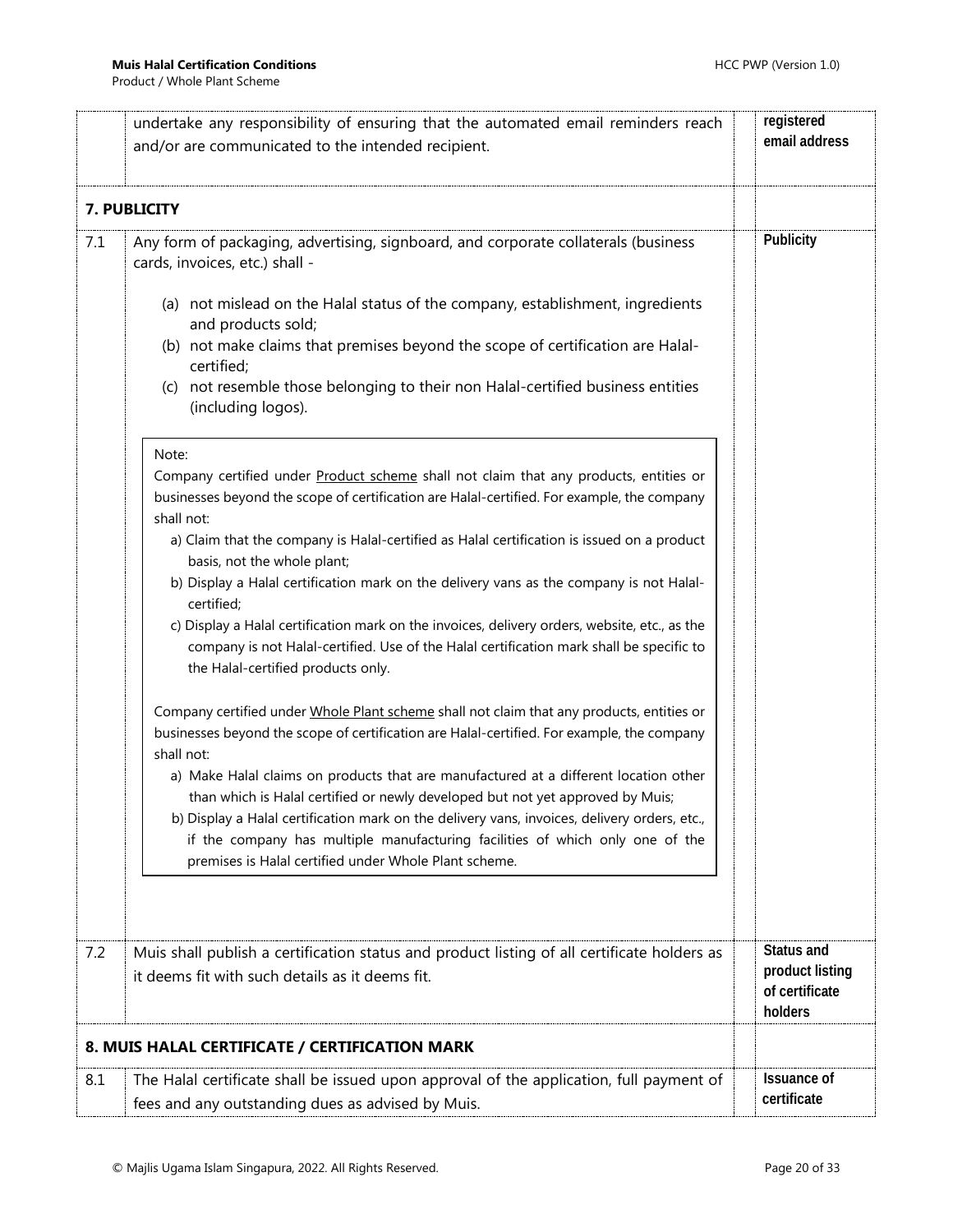| 8.2 | The original Halal certificate issued -                                                     | Validity of                  |
|-----|---------------------------------------------------------------------------------------------|------------------------------|
|     | (a) is valid for the period stipulated on the certificate;                                  | certificate                  |
|     | (b) shall NOT be displayed outside the certified premises;                                  |                              |
|     | shall NOT be displayed beyond its expiry date;<br>(c)                                       |                              |
|     | (d) shall NOT have copies made and advertised in any form that is misleading                |                              |
|     | (online and offline).                                                                       |                              |
|     |                                                                                             |                              |
| 8.3 | The Halal certificate, Halal certification mark and/or any part of it is the property of    | Certificate is the           |
|     | Muis. The certificate holder shall -                                                        | property of Muis             |
|     | (a) be held responsible for the certificate issued to him or her;                           |                              |
|     | (b) ensure the certificate and certificate mark are not misused in any manner;              |                              |
|     | (c) shall return the certificate to Muis                                                    |                              |
|     | Upon closure of certified premises before expiry date of<br>i.                              |                              |
|     | certificate;                                                                                |                              |
|     | Immediately upon demand.<br>ii.                                                             |                              |
| 8.4 | The certificate holder shall immediately lodge a police report for any loss of the Halal    | Loss of                      |
|     | certificate and forward a copy to Muis via info@muis.gov.sg.                                | certificate                  |
|     |                                                                                             |                              |
| 8.5 | The Halal certification mark and/or any part of it is the property of Muis, the certificate | Approval                     |
|     | holder shall ensure that all parties interested to use and reproduce the Halal              | before using or              |
|     | certification mark and/or any part thereof in any kind or form shall obtain prior written   | reproducing                  |
|     | approval from Muis before using or reproducing the same, which approval may be              | certificate /                |
|     | withheld absolutely or given on such terms as Muis deems fit.                               | mark                         |
|     |                                                                                             |                              |
| 8.6 | The Halal certification mark shall be printed directly on the product packaging with        | Adherence to                 |
|     | the Customer Code of the manufacturer (e.g. C1234) assigned by Muis.                        | specifications               |
|     |                                                                                             | of mark                      |
|     | Specimen                                                                                    |                              |
|     |                                                                                             |                              |
|     |                                                                                             |                              |
|     |                                                                                             |                              |
|     |                                                                                             |                              |
|     |                                                                                             |                              |
|     | C1234<br>C1234                                                                              |                              |
|     |                                                                                             |                              |
|     | The certificate holder shall adhere to the specification of the Halal certification mark    |                              |
|     | stipulated in Annex D.                                                                      |                              |
|     |                                                                                             |                              |
| 8.7 | Muis reserves the right to suspend or revoke the Halal certificate with immediate effect    | Suspension /                 |
|     | upon written notice to the certificate holder, in the event that the certificate holder is  | revocation of<br>certificate |
|     | found to:                                                                                   |                              |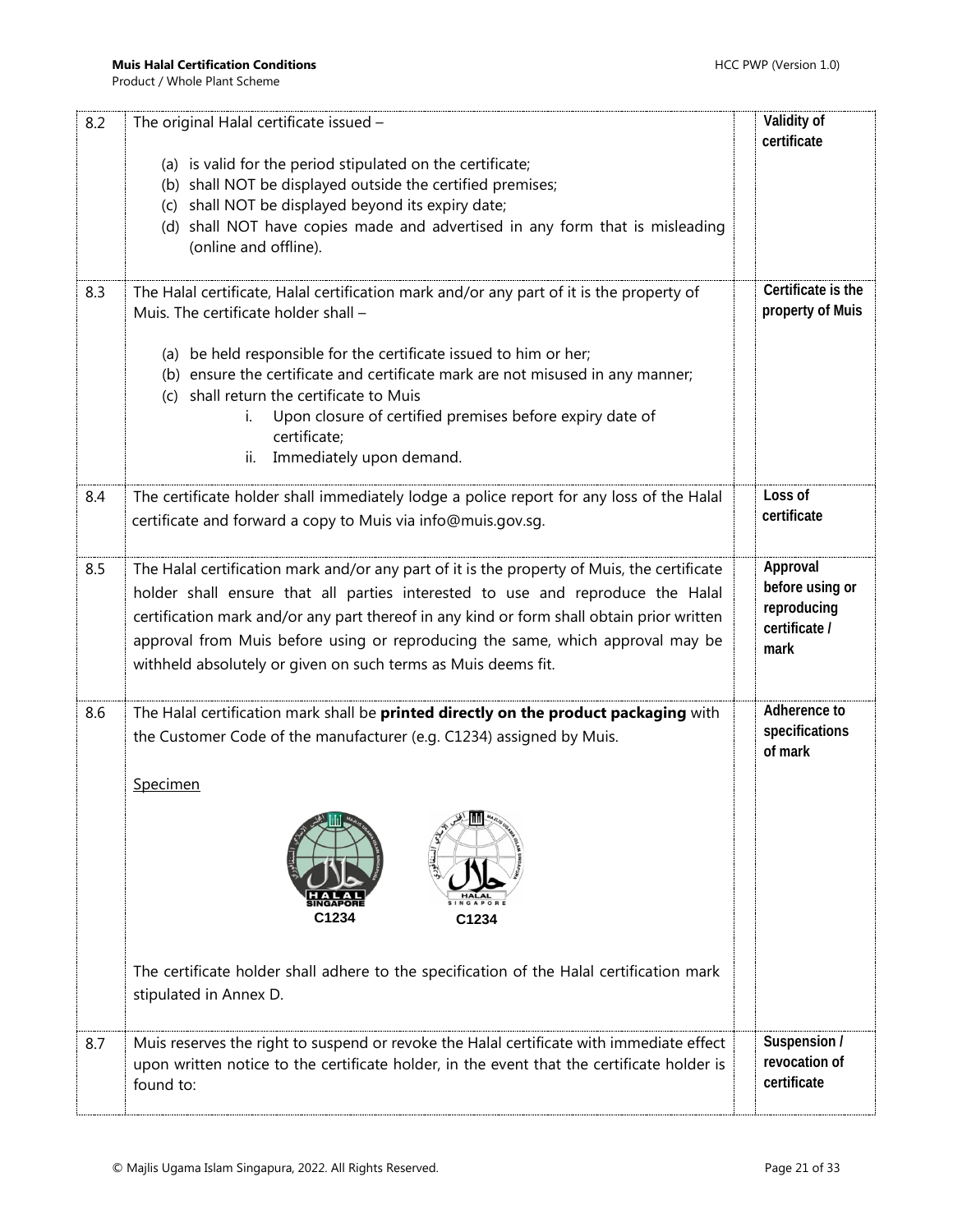<span id="page-21-0"></span>

|     | (a) have breached any of the Muis Halal Certification Conditions;<br>(b) have made or caused to make any false or fraudulent declaration, certification<br>or representation, either in writing or otherwise;<br>(c) have its operating licence issued by the relevant food authority suspended;<br>(d) have ceased to carry on its business or threatens to do so;<br>(e) have appointed over all or any part of the assets or undertake a receiver,<br>judicial manager or similar officer;<br>have filed or be the subject of a petition for judicial management;<br>(f)<br>(g) have ceased to do business in the normal course for a continuous period of<br>more than 30 days;<br>(h) Have made any arrangement for the benefit of its creditors;<br>Have gone into liquidation or bankruptcy, save for the purposes of a genuine<br>(i)<br>amalgamation or reconstruction; and/or<br>Have been convicted of any offence of such a nature that, in the opinion of<br>(i)<br>Muis, is undesirable that the Halal certificate holder should continue to hold<br>the Halal certificate                                                                                                                                                                                                                                                                               |                                                                                           |
|-----|------------------------------------------------------------------------------------------------------------------------------------------------------------------------------------------------------------------------------------------------------------------------------------------------------------------------------------------------------------------------------------------------------------------------------------------------------------------------------------------------------------------------------------------------------------------------------------------------------------------------------------------------------------------------------------------------------------------------------------------------------------------------------------------------------------------------------------------------------------------------------------------------------------------------------------------------------------------------------------------------------------------------------------------------------------------------------------------------------------------------------------------------------------------------------------------------------------------------------------------------------------------------------------------------------------------------------------------------------------------------|-------------------------------------------------------------------------------------------|
| 8.8 | Upon expiry, suspension or revocation of the Halal certificate, the certificate holder<br>shall immediately:<br>(a) cease the display of the Halal certificate;<br>(b) cease all further use of the Halal certification mark;<br>(c) cease all publications, circulation of material and advertisements bearing the<br>Halal certification mark;<br>(d) cease all Halal-related claims in relation to the affected premises;<br>(e) inform parties using or reproducing the Halal certification mark in relation to<br>the affected establishment to cease usage and reproduction of the mark.<br>Further or in the alternative, should Muis' investigation into the breach of the Muis<br>Halal Certification Conditions be on-going and/or until the certificate holder has made<br>suitable recompense for the breach to the satisfaction of Muis, the certificate holder<br>shall not make changes to the existing Halal certificate by submitting a change or<br>renewal application and / or apply for a new Halal certificate.<br>The applicant shall pass a one-time reinstatement audit if the suspension period ends<br>before the certificate's expiry. Applicant shall set the audit date with Muis at least 2<br>weeks prior to the end of suspension. Failing the re-instatement audit, Muis may extend<br>the suspension till the certificate's expiry. | <b>Cessation of</b><br>use of<br>certificate /<br>mark upon<br>suspension /<br>revocation |
|     | <b>9. OTHER CONDITIONS</b>                                                                                                                                                                                                                                                                                                                                                                                                                                                                                                                                                                                                                                                                                                                                                                                                                                                                                                                                                                                                                                                                                                                                                                                                                                                                                                                                             |                                                                                           |
| 9.1 | The applicant / certificate holder shall at all times keep Muis fully indemnified against<br>all claims, damages, expenses or costs (including those asserted by third parties) arising<br>directly or indirectly from any breach by the certificate holder and/or applicant of any                                                                                                                                                                                                                                                                                                                                                                                                                                                                                                                                                                                                                                                                                                                                                                                                                                                                                                                                                                                                                                                                                    | Muis to be fully<br>indemnified                                                           |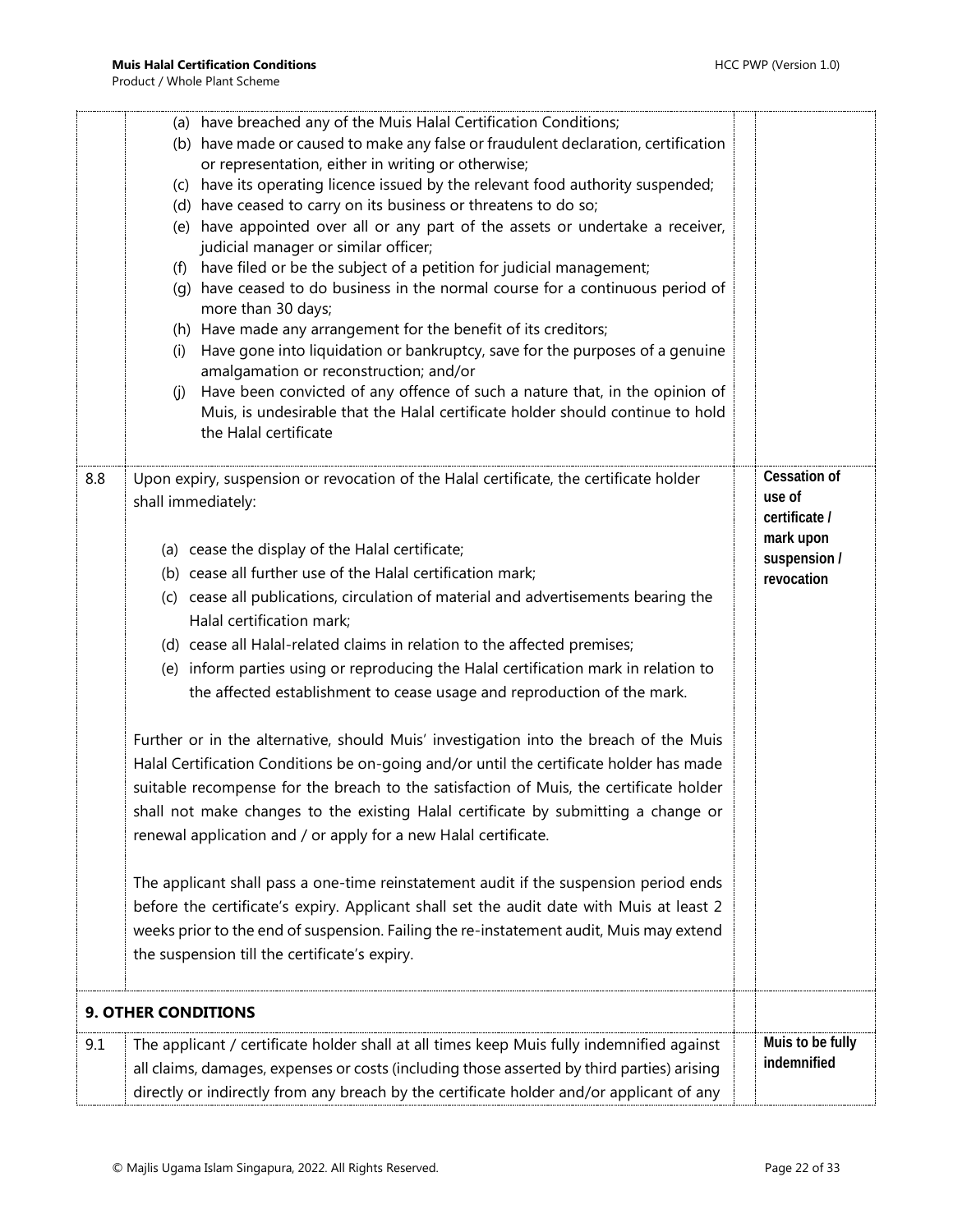|     | provision of the Muis Halal Certification Conditions or the Halal certificate or otherwise<br>arising from or in connection with the unlawful use of the Halal certificate or Halal<br>certification mark or other activities associated therewith by the Halal certificate holder<br>or applicant.                                                                                                                                                                                                                                                                                                                                                                                                                                                 |                                                                   |
|-----|-----------------------------------------------------------------------------------------------------------------------------------------------------------------------------------------------------------------------------------------------------------------------------------------------------------------------------------------------------------------------------------------------------------------------------------------------------------------------------------------------------------------------------------------------------------------------------------------------------------------------------------------------------------------------------------------------------------------------------------------------------|-------------------------------------------------------------------|
| 9.2 | The applicant / certificate holder shall accept Muis' decisions on all Halal related<br>matters as binding. Muis' records of all matters relating to the certificate and<br>application shall be binding on the Halal certificate holder or applicant.                                                                                                                                                                                                                                                                                                                                                                                                                                                                                              | Muis' decisions<br>are binding                                    |
| 9.3 | No exercise or failure to exercise or delay in exercising any right power or remedy<br>vested in Muis under or pursuant to the Muis Halal Certification Conditions shall<br>constitute a waiver by Muis of that or any other right power or remedy. The failure of<br>Muis to insist upon or enforce strict performance by the certificate holder or applicant<br>of any provision of the Muis Halal Certification Conditions or to exercise any right<br>under the Muis Halal Certification Conditions shall not be construed as a waiver or<br>relinquishment to any extent of Muis' right to assert or rely upon any such provision<br>or right in that or any other instance; rather, the same shall be and remain in full force<br>and effect. | Non-exercise of<br>power shall not<br>be construed<br>as waiver   |
| 9.4 | The applicant / certificate holder shall provide consent to forensic audit(s) of all its<br>business records in the event of any breaches of the terms thereof.                                                                                                                                                                                                                                                                                                                                                                                                                                                                                                                                                                                     | Consent to<br>forensic audit                                      |
| 9.5 | Muis may at any time, upon written notice to the applicant / certificate holder, vary,<br>remove or add to any one or more of the Muis Halal Certification Conditions. Such<br>change shall take effect from the date stated in the notice, unless otherwise specified<br>in the notice.                                                                                                                                                                                                                                                                                                                                                                                                                                                            | Amendments to<br><b>Muis Halal</b><br>Certification<br>Conditions |
| 9.6 | Muis may review all applications and/or approvals for Halal certificates as it deems<br>necessary.                                                                                                                                                                                                                                                                                                                                                                                                                                                                                                                                                                                                                                                  | <b>Review of</b><br>applications                                  |
| 9.7 | Muis reserves the right to not proceed with the processing of an application, if the<br>nature of that application is deemed sensitive.                                                                                                                                                                                                                                                                                                                                                                                                                                                                                                                                                                                                             | <b>Applications</b><br>deemed<br>sensitive                        |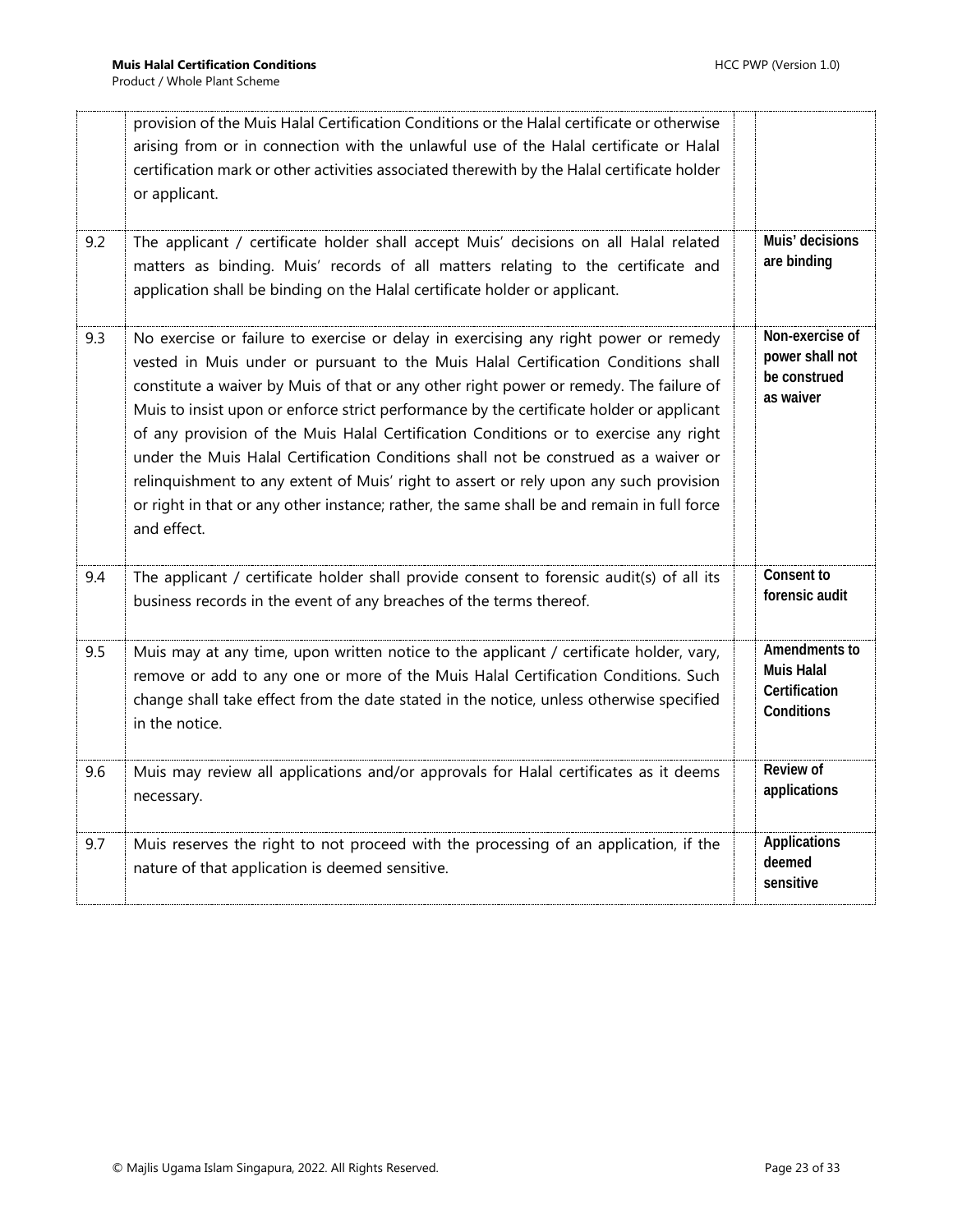## **ANNEX A – TYPES OF INGREDIENTS**

## <span id="page-23-0"></span>**Pursuant to Clause 3.5, all ingredients and food products prior to purchase shall be substantiated with product specifications or labels.**

| <b>Types of Halal</b><br><b>Risk</b>                   | Low                                                                                                                                                | Medium - Low                                                                                                                                                      | Medium - High                                                                                                                                                                                                                                                                                                     | High                                                                                                                                                                                                                          |
|--------------------------------------------------------|----------------------------------------------------------------------------------------------------------------------------------------------------|-------------------------------------------------------------------------------------------------------------------------------------------------------------------|-------------------------------------------------------------------------------------------------------------------------------------------------------------------------------------------------------------------------------------------------------------------------------------------------------------------|-------------------------------------------------------------------------------------------------------------------------------------------------------------------------------------------------------------------------------|
| <b>Types of</b><br>ingredients                         | • Plant materials<br>• Pure seafood<br>• Legumes &<br>lentils<br>• Rice<br>$\bullet$ Salt<br>$\bullet$ Ice<br>• Spices<br>• Synthetic<br>Chemicals | Soy Bean pdts<br>Olive Oil<br>Sesame Oil<br>Vegetable Oil<br>Synthetic<br>vinegar<br><b>Noodles</b><br>Pasta<br>Food additives<br>(excl animal-<br>derived E400s) | Enzymes<br>$\bullet$<br>Cheese &<br>byproducts<br>E400s Food<br>$\bullet$<br>Additives<br>(animal-<br>derived)<br>Canned Foods<br>Confectionery<br>$\bullet$<br>& Pastry<br>Dairy Products<br>$\bullet$<br>Processed<br>$\bullet$<br>seafood<br>Sauces &<br>$\bullet$<br>Condiments<br>Pure vinegars<br>$\bullet$ | Meat & meat-<br>$\bullet$<br>based items<br>Poultry &<br>$\bullet$<br>poultry-based<br>items<br>Beef extracts<br>$\bullet$<br>Beef tallow<br>$\bullet$<br>Chicken skin<br>Chicken fat<br>$\bullet$<br>Flavourings<br>Gelatine |
| <b>Types of</b><br><b>Documents</b><br><b>Required</b> |                                                                                                                                                    | General<br>٠<br>questionnaire<br>(if necessary)                                                                                                                   | General<br>$\bullet$<br>questionnaire<br>Muis-<br>$\bullet$<br>recognised<br>Halal<br>certificate* or<br>laboratory<br>analysis report<br>(if necessary)                                                                                                                                                          | Muis-<br>$\bullet$<br>recognised<br>Halal<br>certificate*                                                                                                                                                                     |

\* All applicants / certificate holders are strongly advised to check the updated list of Muis-recognised Halal certification bodies from the prevailing application portal or Muis website prior to procuring the ingredients.

#### NOTE:

The above list serves as a general guideline and not limited to and/or conclusive. If necessary, Muis shall have the discretion to request more information or documents on the ingredients.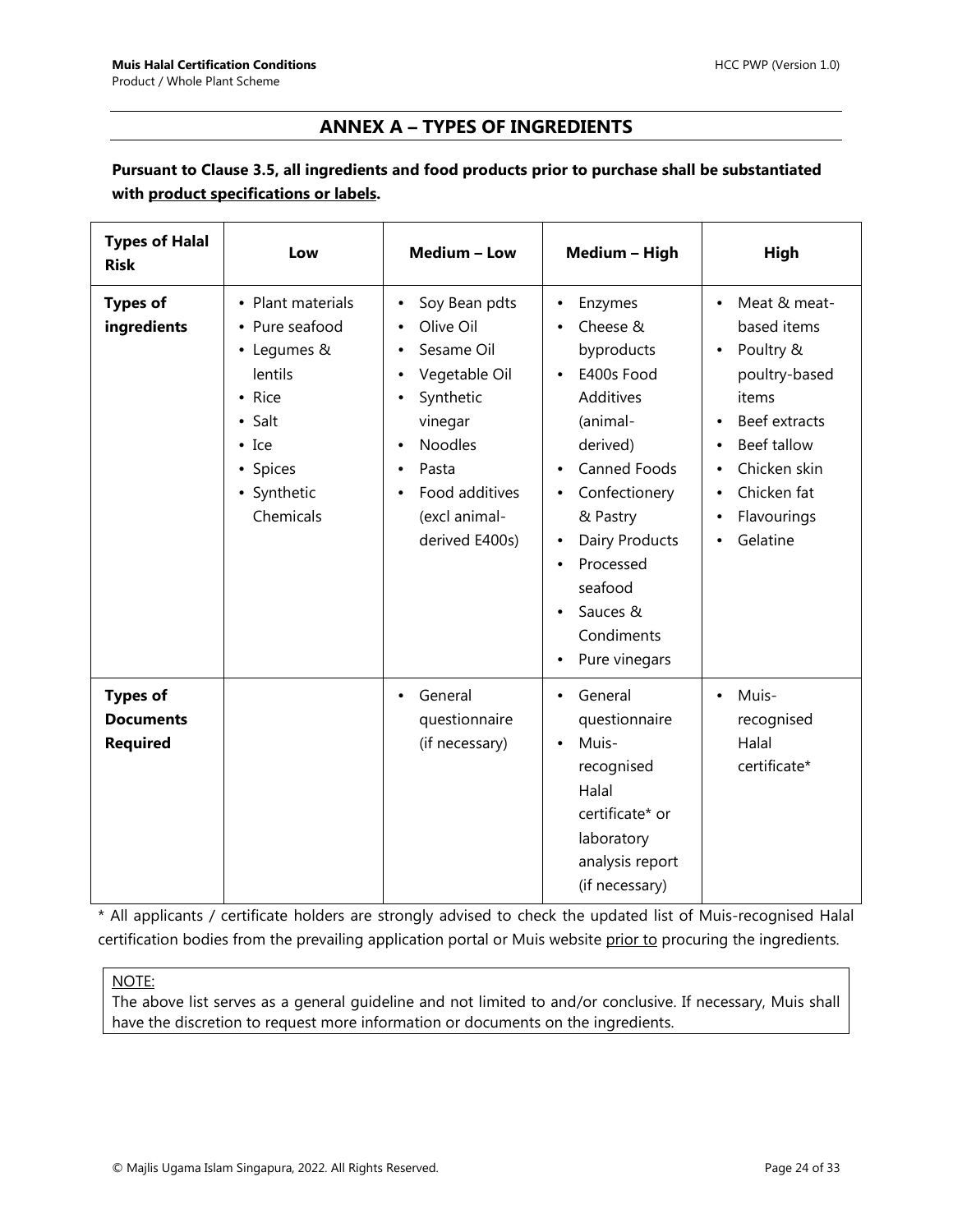## **ANNEX B – SAMPLE HALMQ PLAN**

<span id="page-24-0"></span>

|                |            | <b>Process</b>                                 | <b>Halal</b>                                                                                           | <b>Control</b>                                                                                                                                                                                                                                                                                                                         | <b>Allowable</b><br>Limit /          | <b>Monitoring System</b>               |                                                                                                                                                                                                                                                                                                                                      |                                    | <b>Corrective Action</b> | <b>Preventive Action</b>                                                                                                                                                   |                                                                                                                    |                                                                                                                             |
|----------------|------------|------------------------------------------------|--------------------------------------------------------------------------------------------------------|----------------------------------------------------------------------------------------------------------------------------------------------------------------------------------------------------------------------------------------------------------------------------------------------------------------------------------------|--------------------------------------|----------------------------------------|--------------------------------------------------------------------------------------------------------------------------------------------------------------------------------------------------------------------------------------------------------------------------------------------------------------------------------------|------------------------------------|--------------------------|----------------------------------------------------------------------------------------------------------------------------------------------------------------------------|--------------------------------------------------------------------------------------------------------------------|-----------------------------------------------------------------------------------------------------------------------------|
|                | <b>HAP</b> | <b>Step</b>                                    | <b>Threat</b>                                                                                          | Measure(s)                                                                                                                                                                                                                                                                                                                             | <b>Prescribed</b><br><b>Practice</b> | What?                                  | How?                                                                                                                                                                                                                                                                                                                                 | When?                              | Who?                     | Immediate<br><b>Correction</b>                                                                                                                                             | To prevent<br>recurrence                                                                                           | To prevent<br>occurrence                                                                                                    |
| <b>EXAMPLE</b> | 1          | Procurement<br>of raw<br>materials<br>(Step 1) | Procurement<br>of non-Halal<br>raw<br>materials /<br>processing<br>aids (e.g.<br>non-Halal<br>chicken) | • Obtain Halal<br>certificates<br>for meat /<br>poultry items<br>• Obtain Halal<br>certificates,<br>product<br>specifications,<br>detailed Halal<br>questionnaire<br>and/or<br>laboratory<br>analysis<br>report for<br>non-meat<br>and poultry<br>raw materials<br>- Attain Muis'<br>approval<br>prior to<br>procurement<br>of ALL raw | Zero<br>tolerance                    | Halal<br>status of<br>raw<br>materials | • Check Halal<br>certificates<br>for meat /<br>poultry items<br>• Check Halal<br>certificates,<br>product<br>specifications,<br>detailed Halal<br>questionnaire<br>and/or<br>laboratory<br>analysis<br>report for<br>non-meat<br>and poultry<br>raw materials<br>- Attain Muis'<br>approval<br>prior to<br>procurement<br>of ALL raw | Procurement<br>of raw<br>materials | Purchasing<br>Executive  | - Cancel<br>order<br>$\blacksquare$ Call<br>supplier<br>• Inform<br>Purchasing<br>Manager;<br>Halal<br>Team<br>member)<br>· Fill up<br>Halal<br>Incident<br>report<br>form | - Retrain<br>officer<br>involved in<br>the<br>procurement<br>step<br><b>Establish</b><br>approved<br>supplier list | • Periodically audit<br>suppliers<br>• Consider use of<br>technology to<br>prevent human<br>error during<br>order placement |
|                |            |                                                |                                                                                                        | materials                                                                                                                                                                                                                                                                                                                              |                                      |                                        | materials                                                                                                                                                                                                                                                                                                                            |                                    |                          |                                                                                                                                                                            |                                                                                                                    |                                                                                                                             |

**Approved By : \_\_\_\_\_\_\_\_\_\_\_\_\_\_\_\_\_\_\_\_\_\_\_\_\_\_\_\_ Version No. : \_\_\_\_\_\_\_\_\_\_\_\_\_\_\_\_\_\_\_\_\_\_\_\_\_\_\_\_**

**Approval Date : \_\_\_\_\_\_\_\_\_\_\_\_\_\_\_\_\_\_\_\_\_\_\_\_\_\_\_\_**

**Effective Date : \_\_\_\_\_\_\_\_\_\_\_\_\_\_\_\_\_\_\_\_\_\_\_\_\_\_\_\_ Company Seal :**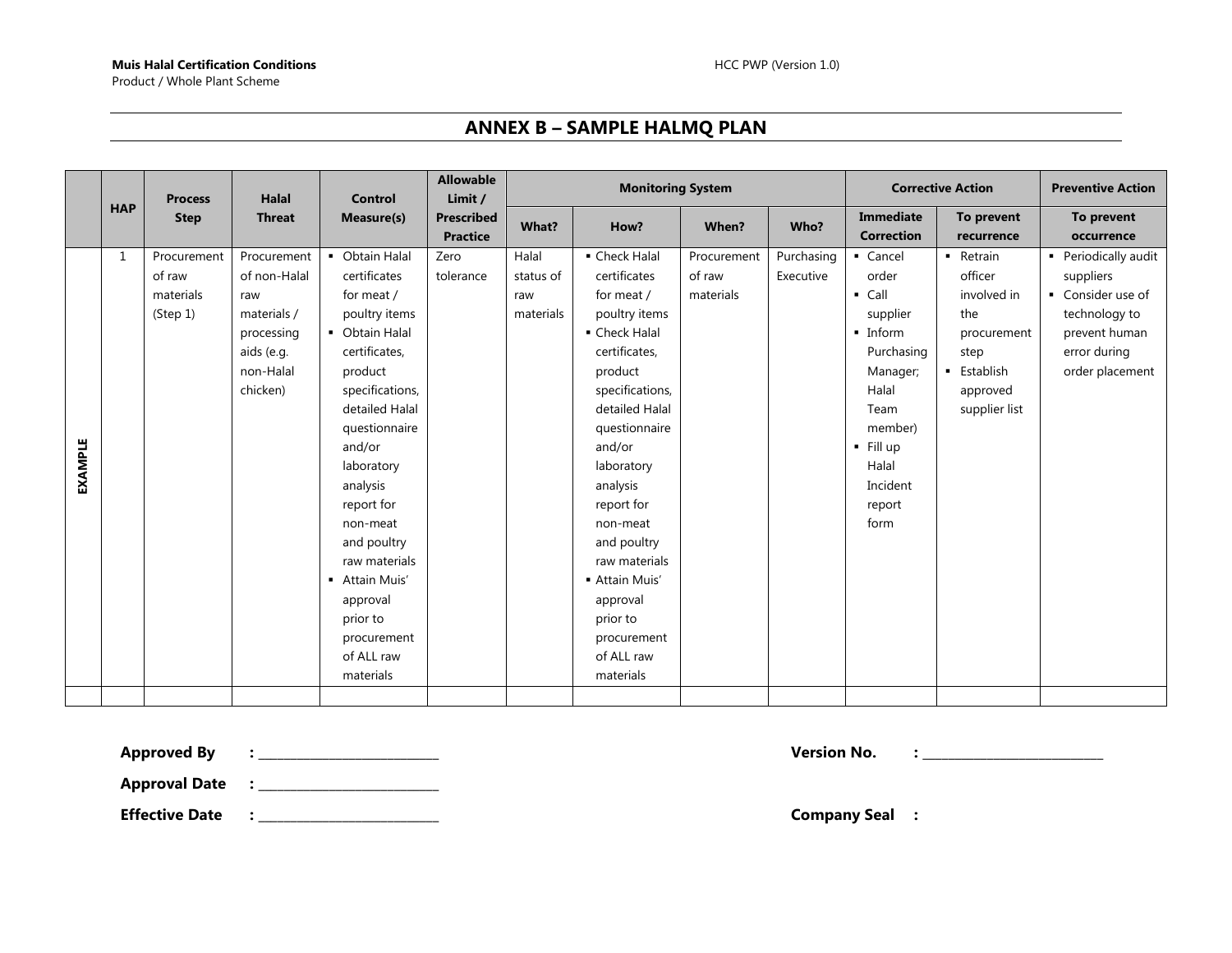## **ANNEX C – GLOSSARY**

<span id="page-25-0"></span>

| <b>Administration of Muslim</b> | An Act relating to Muslims and to make provision for regulating Muslim                                                                            |
|---------------------------------|---------------------------------------------------------------------------------------------------------------------------------------------------|
| Law Act (AMLA)                  | religious affairs and to constitute a council to advise on matters relating                                                                       |
|                                 | to the Muslim religion in Singapore and a Syariah Court.                                                                                          |
|                                 |                                                                                                                                                   |
| <b>Additive</b>                 | Substances added to food to preserve flavour or enhance its taste                                                                                 |
|                                 | and/or appearance.                                                                                                                                |
| <b>Amend Application</b>        | Application submitted via the application portal seeking approval for                                                                             |
|                                 | the changes to the previously approved Halal application.                                                                                         |
|                                 |                                                                                                                                                   |
| <b>Allowable Limit</b>          | The value of a monitored action which separates acceptable from the                                                                               |
|                                 | unacceptable. Examples include voltage for stunning of animal, amount                                                                             |
|                                 | of ethanol, etc.                                                                                                                                  |
| <b>Applicant</b>                | Company / Establishment submitting an application for the purpose of                                                                              |
|                                 | Halal certification.                                                                                                                              |
|                                 |                                                                                                                                                   |
| <b>Brand OwnerF</b>             | Company which owns a product brand name. The company may                                                                                          |
|                                 | manufacture or outsource the manufacturing of the product.                                                                                        |
| <b>Catering Company</b>         | A company that provides food & services, etc., for social functions such                                                                          |
|                                 | as weddings, external parties, etc.                                                                                                               |
|                                 |                                                                                                                                                   |
| <b>Central Kitchen</b>          | Kitchen which prepares semi- / fully- processed items and transports to<br>its retail outlets for further processing or use, prior to sale of the |
|                                 | finished items or for sale as is condition.                                                                                                       |
|                                 |                                                                                                                                                   |
| <b>Chain Outlets</b>            | More than two outlets bearing the same business name and/or                                                                                       |
|                                 | management.                                                                                                                                       |
| <b>Competent Muslim</b>         | Muslim personnel who have successfully completed the mandatory                                                                                    |
| <b>Personnel</b>                | Halal training programme mandated by Muis or have been assessed to                                                                                |
|                                 | be competent by Muis via a competency assessment.                                                                                                 |
|                                 |                                                                                                                                                   |
| <b>Contract Manufacturer</b>    | Company which manufactures products on behalf of another party.                                                                                   |
|                                 | Also known as Original Equipment Manufacturer (OEM).                                                                                              |
| <b>Contract-manufactured</b>    | Food or non-food product that is outsourced for manufacturing                                                                                     |
| <b>Product</b>                  | purpose.                                                                                                                                          |
|                                 |                                                                                                                                                   |
| <b>Control Measure</b>          | Any action and/or activity required to eliminate Halal threats.                                                                                   |
|                                 |                                                                                                                                                   |
| <b>Corrective Action</b>        | Any action to be taken when the results of monitoring at the HAP<br>indicate a loss of control.                                                   |
|                                 |                                                                                                                                                   |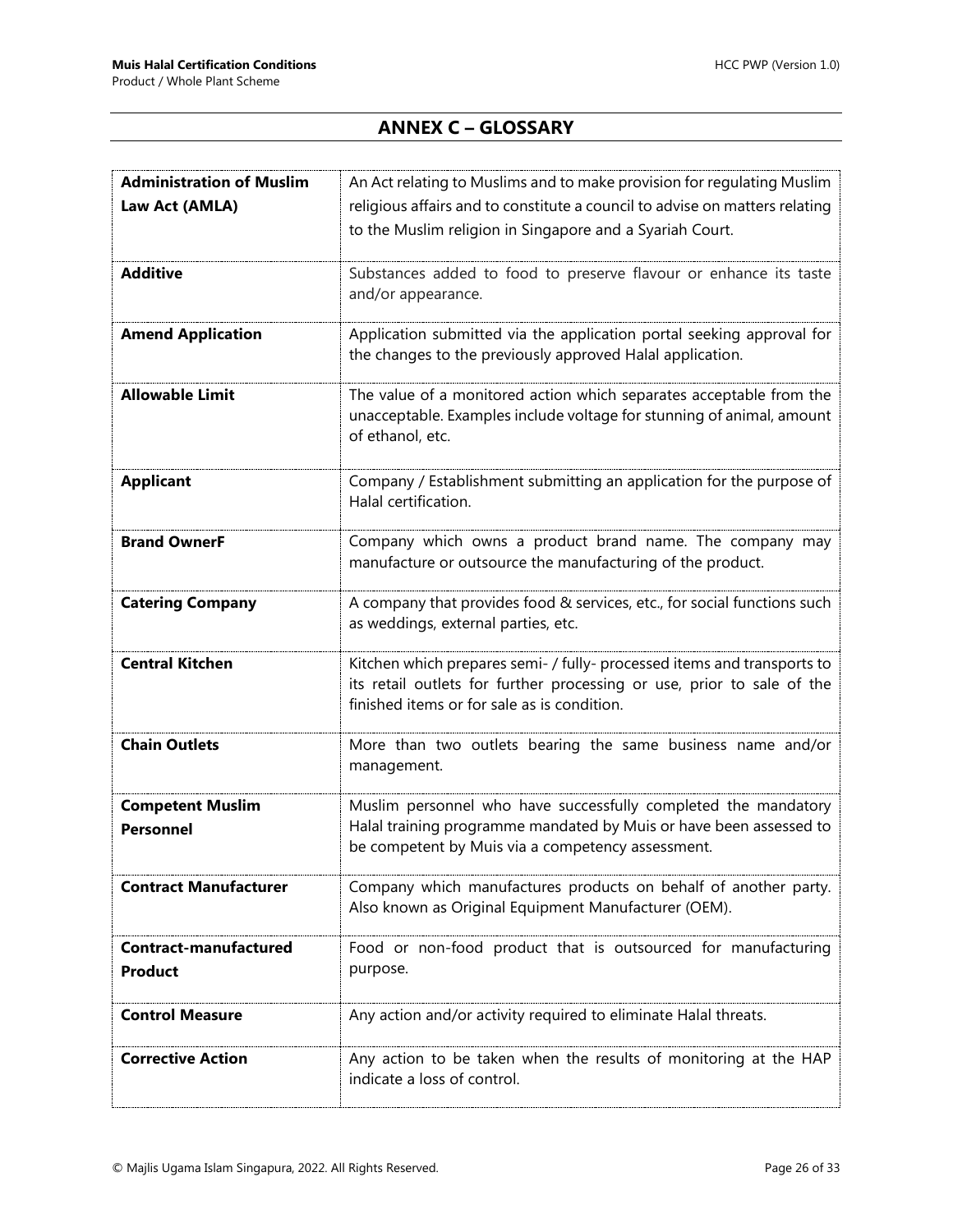| <b>Documentation</b>               | Written proof of step-by-step process documenting a routine.                                                                                                                                                                                                                                                                                                                                             |
|------------------------------------|----------------------------------------------------------------------------------------------------------------------------------------------------------------------------------------------------------------------------------------------------------------------------------------------------------------------------------------------------------------------------------------------------------|
| <b>Express Application</b>         | Application processing shall be initiated within 7 working days upon<br>submission of a New application and payment of the non-refundable<br>application fees. It does not guarantee the issuance of a Halal certificate<br>within 7 working days.                                                                                                                                                       |
| Food                               | Includes drinks.                                                                                                                                                                                                                                                                                                                                                                                         |
| <b>Franchise Outlets</b>           | The right or license granted by a company to an individual / company<br>to operate a business / establishment at a specific location using their<br>name and system.                                                                                                                                                                                                                                     |
| <b>Halal</b>                       | Means "Permissible".                                                                                                                                                                                                                                                                                                                                                                                     |
|                                    | Halal, in relation to any product, service or activity, means the<br>requirements of the Muslim law are complied with in the production,<br>processing, marketing, display or carrying out, as the case may be, of<br>that product, service or activity.                                                                                                                                                 |
|                                    | Refer to the Singapore Muis Halal Standard on 'General Guidelines for<br>the Handling and Processing of Halal Food' (MUIS-HC-S001) for more<br>information.                                                                                                                                                                                                                                              |
| <b>Halal Assurance Officer</b>     | A member of the Halal Team who is a Muslim and has attended a<br>mandatory Halal training programme mandated by Muis or have been<br>assessed to be competent by Muis via a competency assessment. The<br>Halal Assurance Officer may or may not be the Halal Team Leader.                                                                                                                               |
| <b>Halal Assurance Point (HAP)</b> | A step in an operation which, if controlled and monitored, shall<br>eliminate the occurrence of a Halal threat. An example of this is the<br>point of receiving of raw materials.                                                                                                                                                                                                                        |
| <b>Halal Team</b>                  | A group of appointed personnel responsible for implementing,<br>monitoring and maintaining the Halal system, as well as ensuring that<br>all requirements have been met in accordance with this document. The<br>Team shall comprise management-appointed Halal Team Leader, Halal<br>Assurance Officer and members from multi-disciplinary background,<br>who possess relevant knowledge and expertise. |
| <b>Halal Team Leader</b>           | Management-appointed representative who heads the Halal Team and<br>has attended a mandatory Halal training programme mandated by<br>Muis or have been assessed to be competent by Muis via a competency<br>assessment. The Halal Team Leader shall be someone who has the<br>authority to implement the Muis Halal Certification Conditions and<br>rectify any non-compliance immediately.              |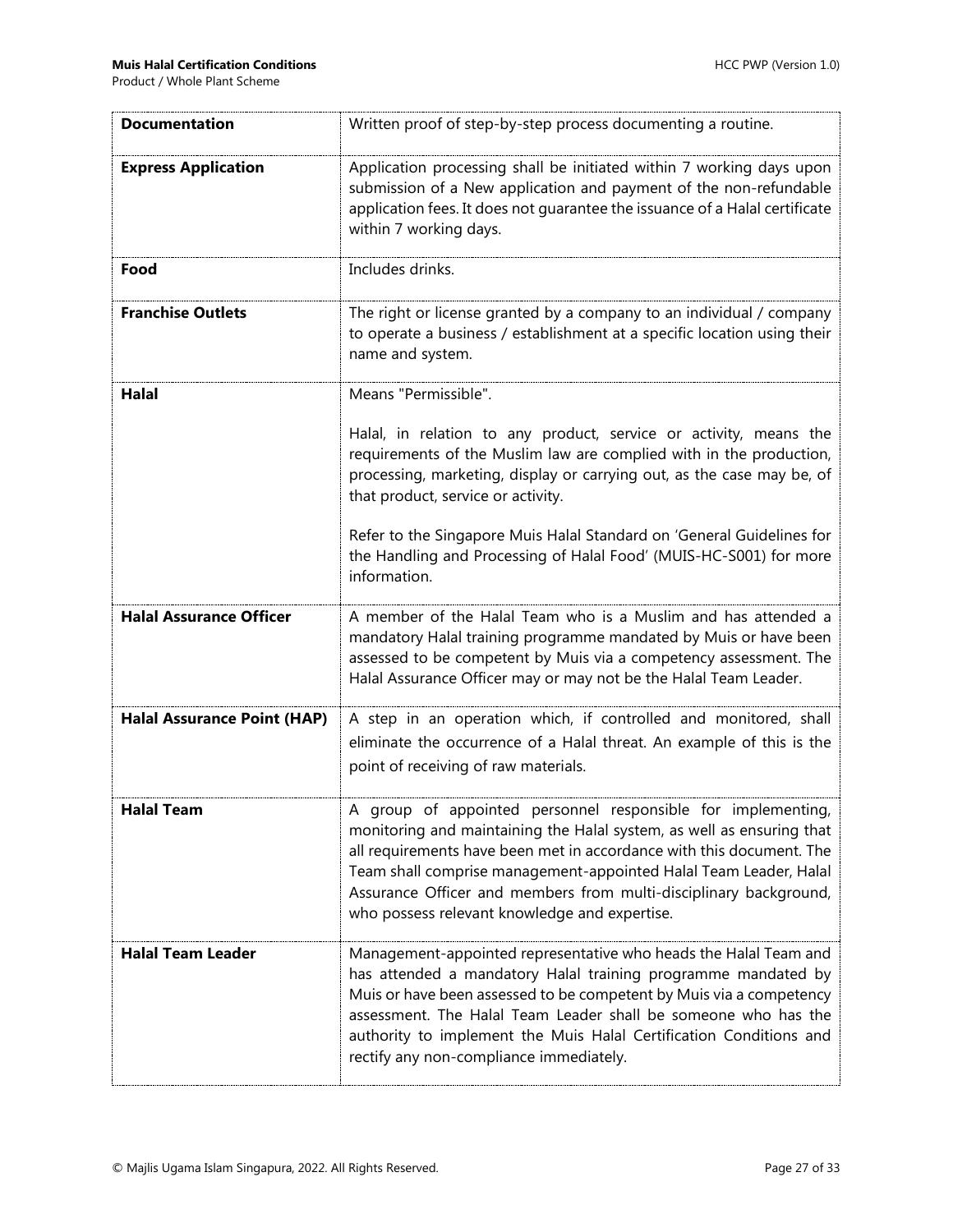| <b>Halal Threat</b>                            | The potential to render a product as non-Halal. Examples include cross-<br>mixing of Halal and non-Halal raw materials, receiving of raw materials<br>that are not prior-approved by Muis, etc.                                                                                                                                                                                                                           |
|------------------------------------------------|---------------------------------------------------------------------------------------------------------------------------------------------------------------------------------------------------------------------------------------------------------------------------------------------------------------------------------------------------------------------------------------------------------------------------|
| <b>Limited Time Offer (LTO)</b>                | A special menu item or set of menu items available for a defined short<br>period of time.                                                                                                                                                                                                                                                                                                                                 |
| <b>Monitoring</b>                              | The act of conducting a planned sequence of observations or<br>measurements of control parameters to assess total conformance with<br>specifications and requirements as stipulated in this document.                                                                                                                                                                                                                     |
| <b>Muis Halal Certificate</b>                  | A certificate issued by Muis under Section 88A of the Administration of<br>Muslim Law Act (Cap 3). "Halal certificate", in relation to any product,<br>service or activity, means a certificate to the effect that the<br>requirements of the Muslim Law are complied with in the production,<br>processing, marketing or display of that product, the provision of that<br>service or the carrying out of that activity. |
| <b>Muis Halal Certification</b><br><b>Mark</b> | Refers to any certification mark specified by Muis for use in relation to<br>any product, service or activity in respect of which it has issued a Halal<br>certificate under Section 88A (1) of the Administration of Muslim Law<br>Act (Cap 3).                                                                                                                                                                          |
| <b>Muslim</b>                                  | A person who professes the religion of Islam in accordance with the<br>Islamic Law.                                                                                                                                                                                                                                                                                                                                       |
| <b>New Application</b>                         | Fresh application submitted for the purpose of Halal certification.                                                                                                                                                                                                                                                                                                                                                       |
| <b>Non-Halal</b>                               | Means "not permissible".                                                                                                                                                                                                                                                                                                                                                                                                  |
|                                                | Non-halal, in relation to any product, service or activity, means the<br>requirements of the Muslim law are not complied with in the<br>production, processing, marketing, display or carrying out, as the case<br>may be, of that product, service or activity.                                                                                                                                                          |
|                                                | For the purpose of Halal certification, food and ingredients which<br>are not supported with the relevant documents as shown in Annex<br>A will be regarded as non-Halal.                                                                                                                                                                                                                                                 |
| <b>Normal Application</b>                      | Application processing shall be initiated within 14 working days upon<br>submission of a New application and payment of the non-refundable<br>application fees. It does not guarantee the issuance of a Halal certificate<br>within 14 working days.                                                                                                                                                                      |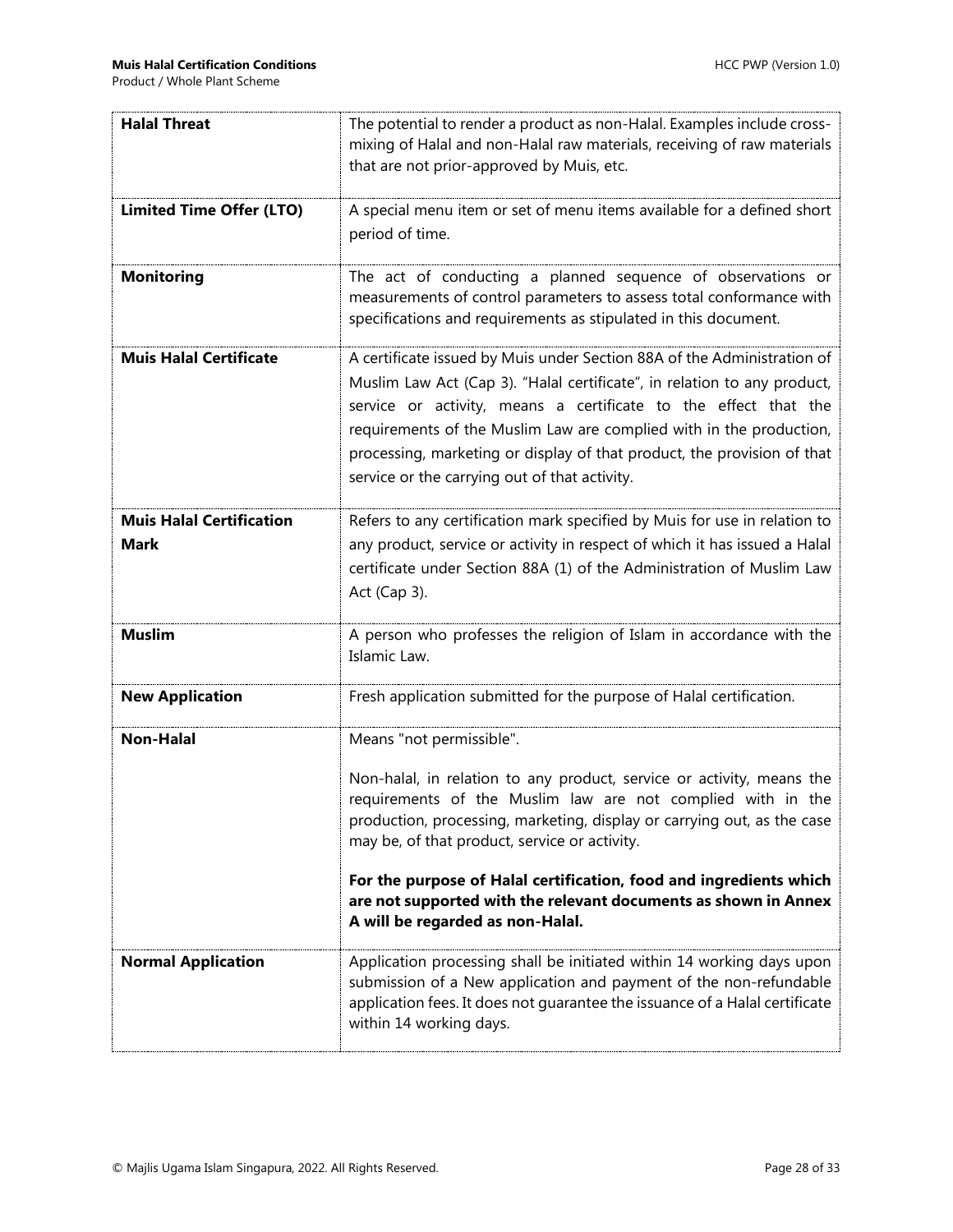| <b>Permanent Muslim</b><br><b>Personnel</b>                                | Staff of a company / establishment who is a Muslim and employed on<br>a full- and/or part-time permanent basis. It includes the owner of a<br>company / establishment who is a Muslim.                                                                                               |  |  |
|----------------------------------------------------------------------------|--------------------------------------------------------------------------------------------------------------------------------------------------------------------------------------------------------------------------------------------------------------------------------------|--|--|
| <b>Prepacked Food</b>                                                      | Food that is packed in advance for sale in a wrapper or container, and<br>bears a label containing all the particulars required by food regulations<br>stated in Sale of Food Act (Chapter 283, section 56(1)) (i.e. for retail<br>sale).                                            |  |  |
|                                                                            | Food packed in non-retail containers (i.e. for supply to food<br>manufacturers or food services for further use) is not considered as<br>prepacked food.                                                                                                                             |  |  |
| <b>Processing Aid</b>                                                      | Any substance or material, not including apparatus or utensils, and not<br>consumed as a food ingredient by itself, intentionally used in the<br>processing of raw materials, foods or its ingredients, to fulfil a certain<br>technological purpose during treatment or processing. |  |  |
| <b>Product</b>                                                             | Refers to any food and non-food substance or material, which may be<br>unprocessed, semi-processed or fully-processed, that may be bought,<br>used, manufactured and/or distributed by a company / establishment.<br>Refers also to the stock-keeping unit.                          |  |  |
| <b>Raw Material</b>                                                        | Crude or processed material that can be converted by manufacture,<br>processing or combination into a new and useful product.                                                                                                                                                        |  |  |
| <b>Renewal Application</b>                                                 | Application auto-submitted to renew the status of the existing Halal<br>certificate 120 days prior to its expiry.                                                                                                                                                                    |  |  |
| <b>Request For Action (RFA)</b>                                            | Non-compliance with the Muis Halal Certification Conditions that shall<br>be addressed within the agreed deadline between Muis and applicant.                                                                                                                                        |  |  |
| <b>Research &amp; Development</b><br>(R&D)                                 | Development of new food products or menu offerings.                                                                                                                                                                                                                                  |  |  |
| <b>Restaurant</b>                                                          | Food shop with self-managed preparation and dining area. It shall<br>apply for the Restaurant sub-scheme under the Eating Establishment<br>scheme.                                                                                                                                   |  |  |
| <b>Retail Sale</b>                                                         | A retail sale occurs when a business sells the product directly to<br>consumers for his or her own use (including brick-and-mortar shops<br>such as supermarkets, minimarts, and online platforms).                                                                                  |  |  |
| <b>Singapore Muis Halal</b><br><b>Quality Management System</b><br>(HalMQ) | A set of systems-based Halal certification requirements introduced in<br>2008. Pronounced as 'Hallmark', HalMQ is benchmarked against<br>internationally-known standards such as ISO and HACCP.                                                                                      |  |  |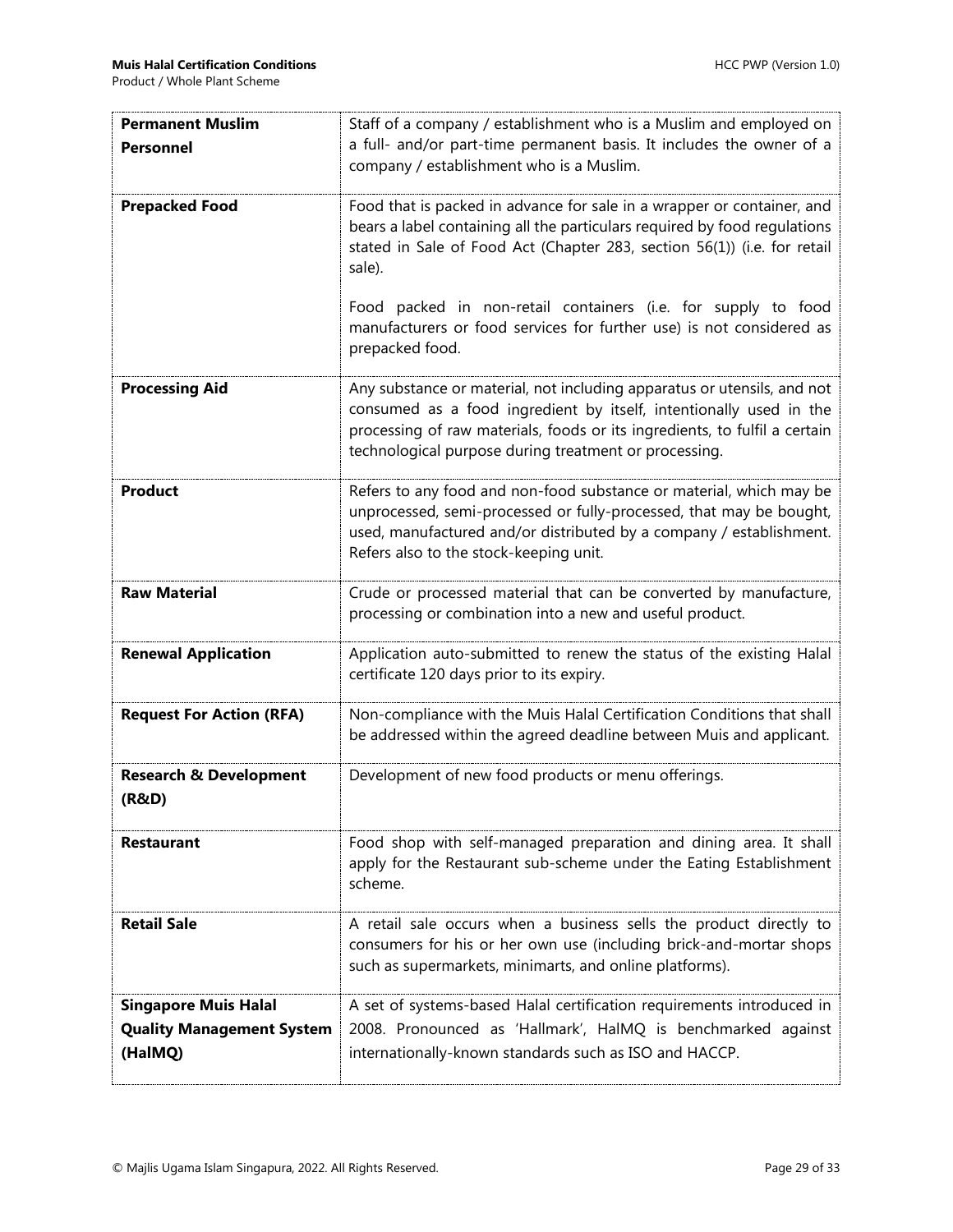|                      | Refer to the Singapore Muis Halal Standard on 'General Guidelines for<br>the Development and Implementation of a Halal Quality Management<br>System' (MUIS-HC-S002) for more information.                                                                                                            |  |  |
|----------------------|------------------------------------------------------------------------------------------------------------------------------------------------------------------------------------------------------------------------------------------------------------------------------------------------------|--|--|
| <b>Staff Pantry</b>  | Refers to a dedicated room / area within the company used by staff for<br>the preparation of food for personal consumption, and not for the<br>purpose of storing or preparing products, menu items, raw materials,<br>processing aids and packaging materials within the scope of<br>certification. |  |  |
| Sub-scheme           | Refers to the type of Catering / Central Kitchen / Pre-School kitchen<br>scheme, depending on the nature of business of the company /<br>establishment.                                                                                                                                              |  |  |
| <b>Trading Item</b>  | Product that is not manufactured in the premises applied for Halal<br>certification.                                                                                                                                                                                                                 |  |  |
| <b>Virtual brand</b> | Refers to a "brand" that does not have a physical (brick and mortar)<br>shop bearing a signage with the said branding.                                                                                                                                                                               |  |  |
| <b>Working day</b>   | Refers to any day except Saturday, Sunday and Public Holiday.                                                                                                                                                                                                                                        |  |  |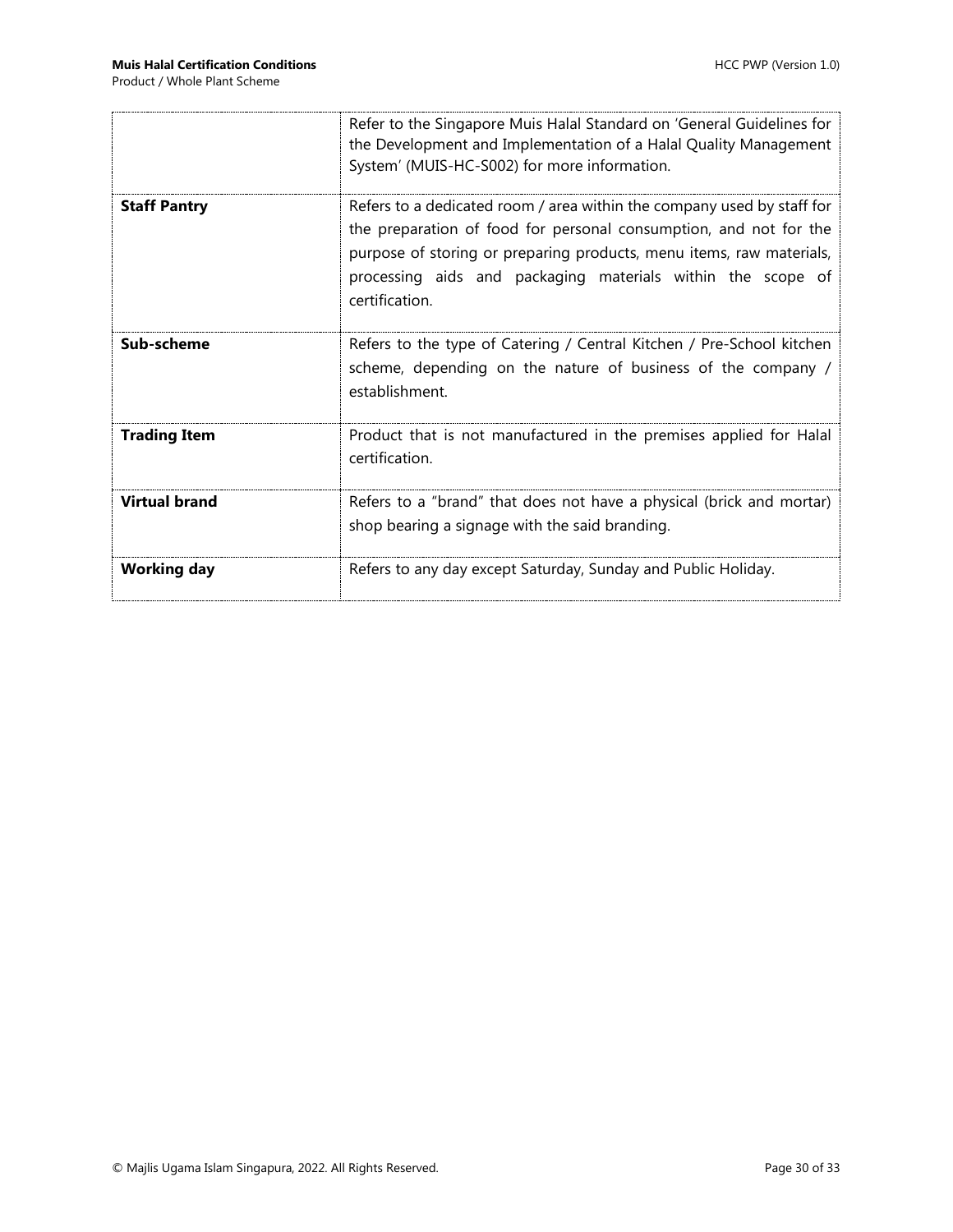#### <span id="page-30-0"></span>**ANNEX D – SPECIFICATION OF THE MUIS HALAL CERTIFICATION MARK**

#### **The Muis Halal certification mark used for display shall be subject to the following specifications:**

- 1 The Halal certification mark shall always be used in its original proportions and may be proportionately resized;
- 2 The resolution of the mark shall be sufficient such that the wordings on the mark is readable;
- 3 The mark shall be reproduced in its official colours as shown below or in black and white.
- 4 The Halal certification mark shall not be bigger and made more prominent than the company's branding.



Full Colour Variation of Corporate Colours

- 5 The Muis Halal Certification Mark shall:
	- (a) be used only during the validity of the Muis Halal certificate;
	- (b) be used only for premises covered by certification;
	- (c) be placed in a location that will not be deemed as disrespectful;
	- (d) not be used in a manner that may result in misinterpretation on the scope of certification;
	- (e) not be used in a form that can be easily tampered (e.g. stickers or decals).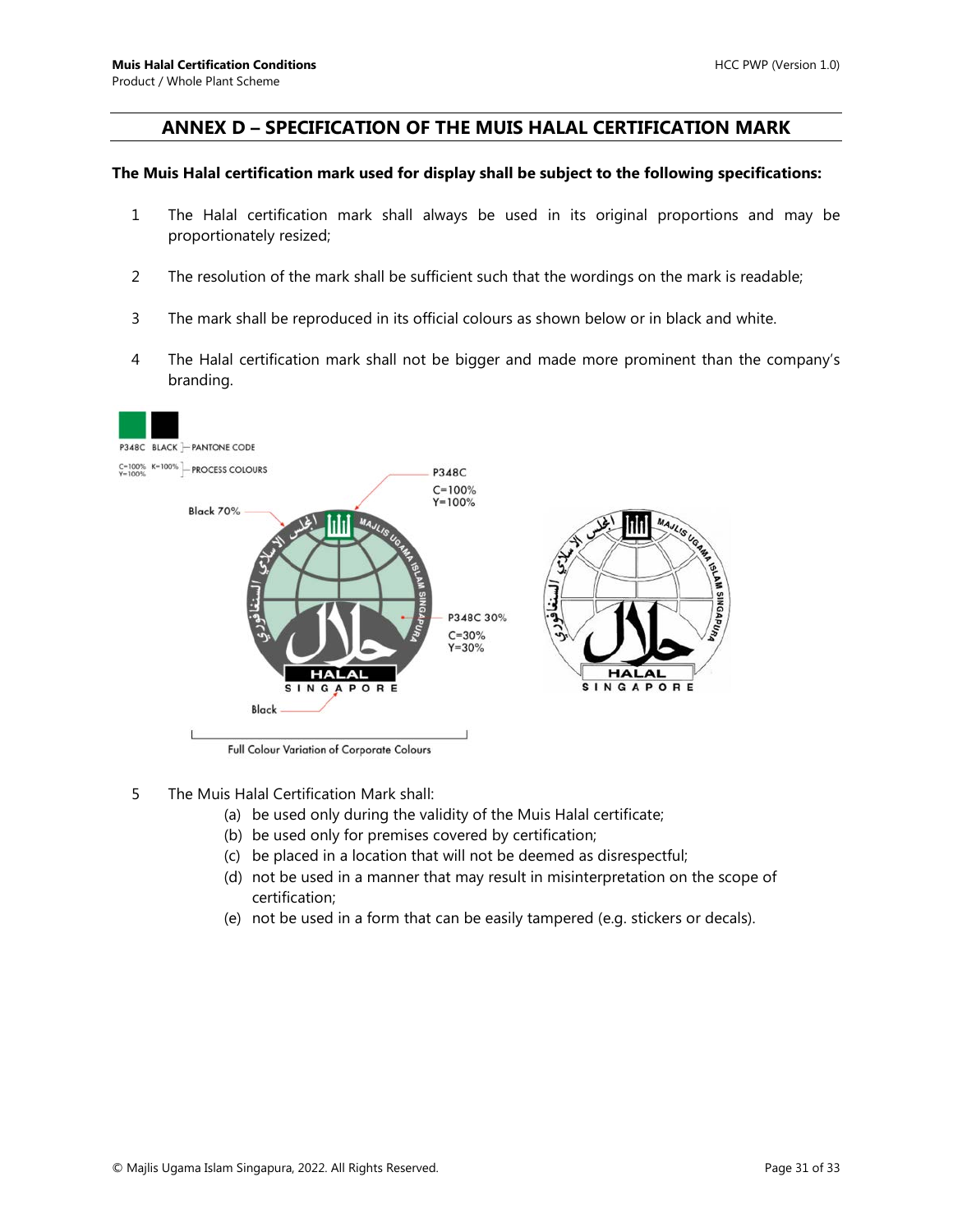### **TABLE A – IMPOSED CONDITIONS FOR APPROVED WAIVERS**

<span id="page-31-0"></span>**Pursuant to Clause 2.7, approvals granted to waivers of Muis Halal Certification Conditions may be subject to the following conditions:**

| <b>Types of</b><br><b>Waiver</b>    | <b>Muslim Staff</b><br>(Clause 3.13)                                                                                                                                                                                     | <b>Subletting of premises</b><br>(Clause 6.6)                                                                                                                                            | <b>Substantiation of</b><br><b>Halal ingredients</b><br><b>(Clause 3.5)</b>                                                                                                                                                                                                                                                                          |
|-------------------------------------|--------------------------------------------------------------------------------------------------------------------------------------------------------------------------------------------------------------------------|------------------------------------------------------------------------------------------------------------------------------------------------------------------------------------------|------------------------------------------------------------------------------------------------------------------------------------------------------------------------------------------------------------------------------------------------------------------------------------------------------------------------------------------------------|
|                                     | Muslim Halal assurance<br>$\bullet$<br>officer / roving<br>supervisor undergo<br>Level 1-2 course.                                                                                                                       | Operations of certificate<br>$\bullet$<br>holder and tenant must<br>be kept entirely<br>separated.                                                                                       | The ingredients<br>$\bullet$<br>have been declared<br>and approved by<br>Muis.                                                                                                                                                                                                                                                                       |
| <b>Imposed</b><br><b>Conditions</b> | Roving supervisor to<br>maintain a<br>checklist/log of audit.<br>Applicant to employ a<br>second Muslim staff<br>within 6 months, where<br>possible.<br>Roving Supervisor to<br>hold at least a<br>supervisory position. | Muis shall be informed<br>of any changes to<br>arrangement through an<br>amend application<br>submission.<br>The Halal application<br>$\bullet$<br>may be reviewed from<br>time to time. | The ingredients<br>$\bullet$<br>shall bear Halal<br>certification mark<br>(HCM) on the<br>product packaging,<br>unless otherwise<br>stated.<br>The purchase<br>٠<br>receipts are verified<br>and endorsed by<br>the Muslim<br>employee.<br>Purchase receipts<br>$\bullet$<br>of ingredients shall<br>not include items<br>meant for personal<br>use. |

Note: The table above serves as a general guideline and not limited to and/or conclusive. Muis shall have the discretion to impose other conditions, if deemed necessary.